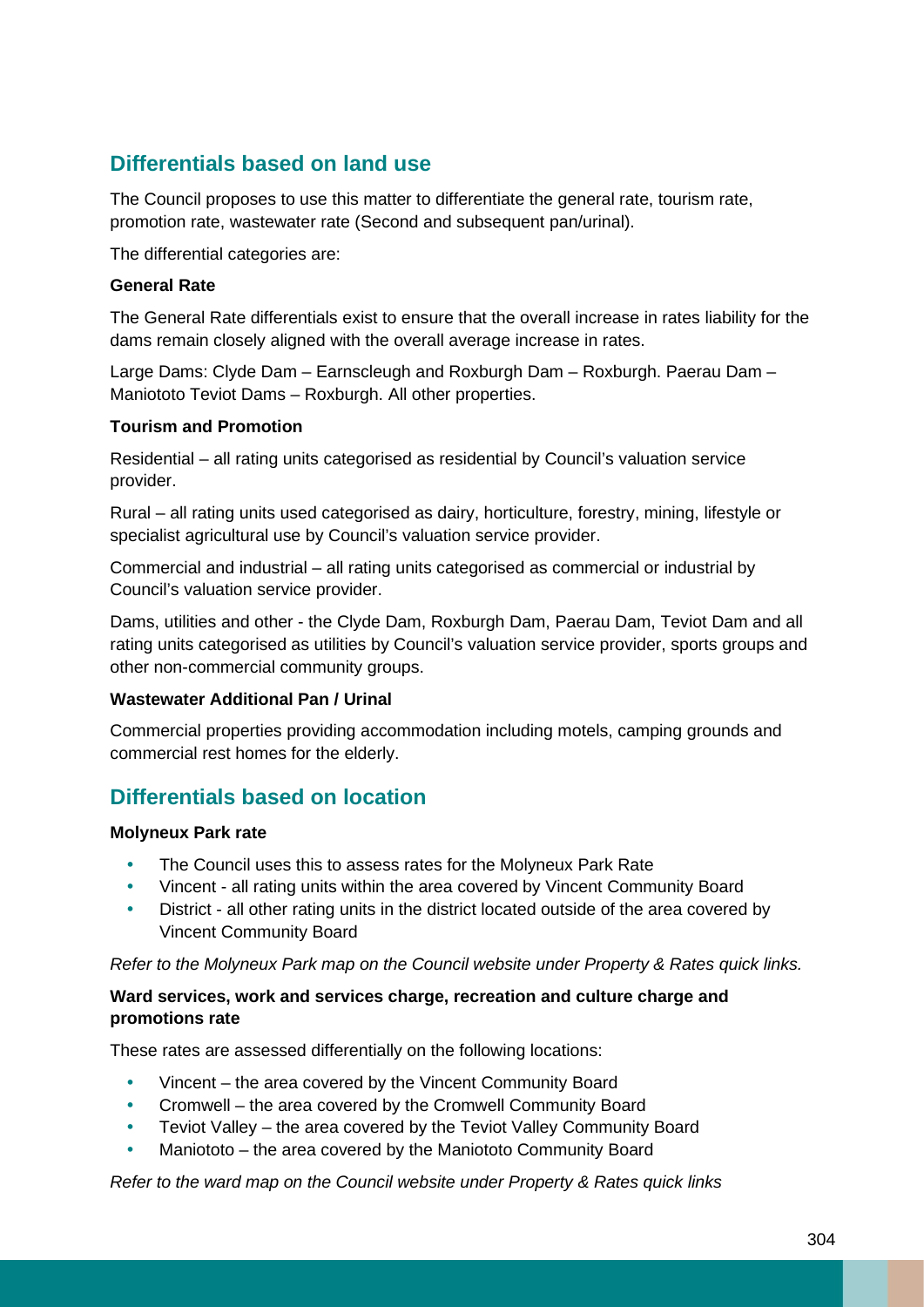## **Differentials based on Availability of Service**

#### **Water Supply**

The categories for the proposed water supply rates are:

- Connected: any rating unit (including vacant sections) that is connected to (lateral/s provided) a council operated water supply
- Serviceable: any rating unit (including vacant sections) that is not connected to (no lateral provided) a council operated wastewater system but is within 100 metres of a wastewater network

#### **Wastewater**

The categories for the proposed wastewater rates are:

- Connected: any rating unit (including vacant sections) that is connected to (lateral/s provided) a council operated wastewater system
- Serviceable: any rating unit (including vacant sections) that is not connected to (no lateral provided) a council operated wastewater system but is within 30 metres of a wastewater network

#### **Environmental Services - Waste Management**

The categories for waste management rates are:

- Waste management with collection: wheelie bins are provided by the Council and a kerb-side collection service is available to the rating unit
- Waste management without collection: no wheelie bins are provided, and no weekly collection service is available to the rating unit
- Additional rubbish bin: additional rubbish bins supplied over and above the initial supply of service
- Additional mixed recycle bin: additional mixed recycle bins supplied over and above the initial supply of service
- Additional glass recycle bin: additional glass recycle bins supplied over and above the initial supply of service

### **Water Rates and Charges**

These targeted rates are assessed differentially, per connection to any rating unit (including vacant sections) within the district which is either connected to (lateral provided) at 100% charge, or serviceable, any rating unit (including vacant sections) that is not connected (no lateral provided) to a Council operated water supply but is within 100 metres of a water supply reticulation system, at 50% charge. Rating units which are not connected to a scheme, and which are not serviceable will not be liable for this rate. The rates for the water supply are shown below:

| <b>CONNECTED</b>      | <b>SERVICEABLE</b>    |
|-----------------------|-----------------------|
| (LATERAL PROVIDED)    | (NO LATERAL PROVIDED) |
| 358.84 per connection | 179.16                |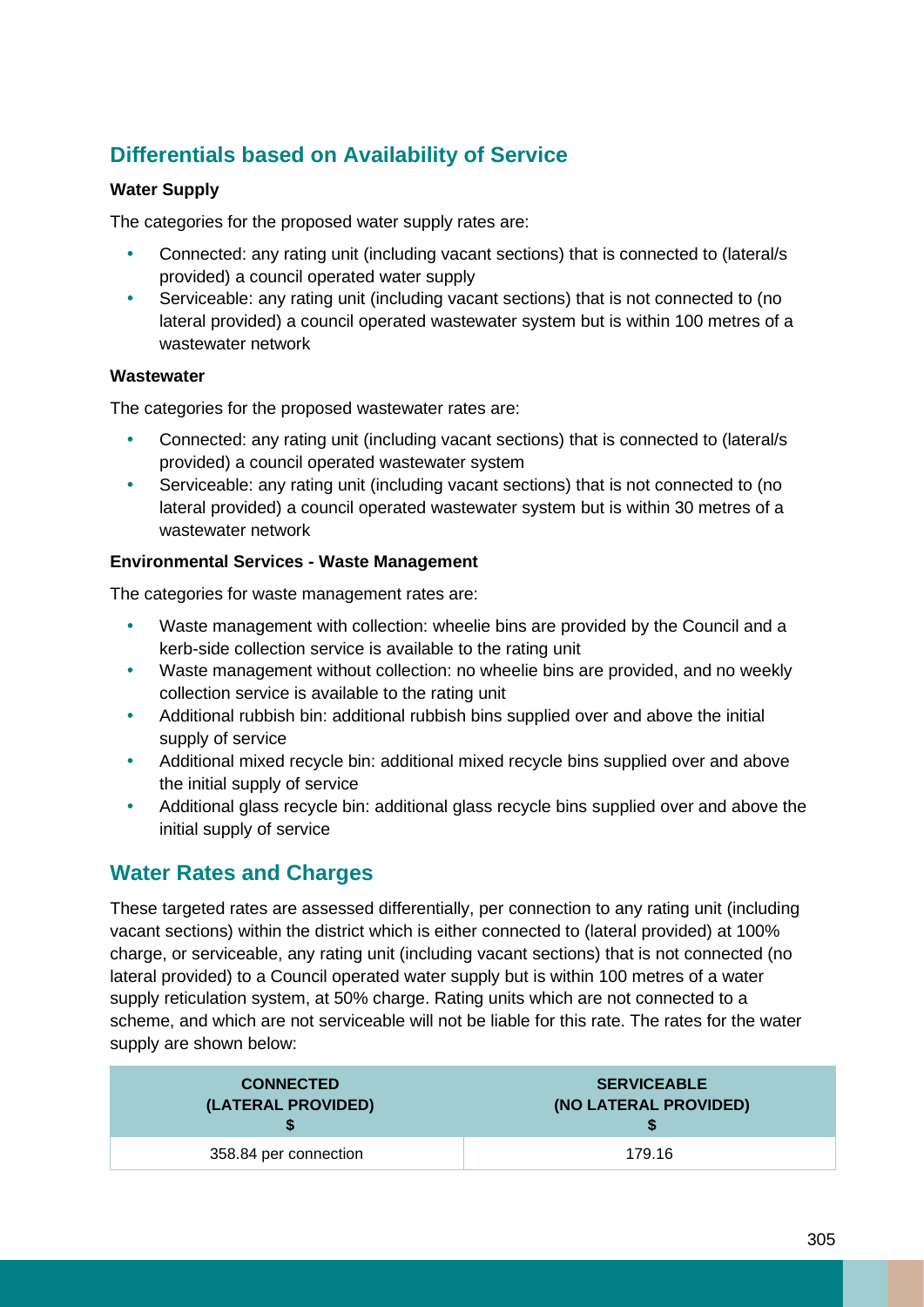The Council sets targeted rates for water charges that are based on volume of water supplied to consumers who will be metered and billed under the Council Water Supply Bylaw 2008. The charge will be \$0.60 per cubic metre for all users on a Council supply with either a water meter, or an unmetered restricted flow.

#### **Waste Minimisation and Waste Collection Charges**

Where the Council waste collection service is available, the charge is set on the basis of the number of containers of waste that the Council collects as part of its standard waste collection service, which is one household rubbish bin, one mixed recycling bin and one glass recycling bin. Household rubbish will be collected fortnightly and each recycling bin will be collected four-weekly. Where a household rubbish bin, mixed recycling bin or glass recycling bin is provided in addition to the standard services, Council will charge additional rates per additional bin. Standard waste collection service is compulsory for all improved residential rating units that are situated within a collection area.

*Refer to the Ward map on the Council website under Property & Rates quick links.*

| <b>WASTE MINIMISATION AND COLLECTION RATES AND CHARGES</b>                  |                    | \$     |
|-----------------------------------------------------------------------------|--------------------|--------|
| Waste minimisation with collection, three bins (availability of<br>service) | Per rating unit    | 448.89 |
| Waste collection additional household rubbish bin (red)                     | Per additional bin | 266.85 |
| Waste collection additional mixed recycling bin (yellow)                    | Per additional bin | 56.06  |
| Waste collection additional glass recycling bin (blue)                      | Per additional bin | 56.06  |

The Council sets a waste minimisation charge which contributes to Environmental education and districtwide waste collection activities such as public bins. All residential land in the district is liable for this charge which is a uniform amount per rating unit.

| <b>WASTE MINIMISATION AND COLLECTION RATES AND CHARGES</b> |                 |       |
|------------------------------------------------------------|-----------------|-------|
| Waste minimisation charge (no collection from rating unit) | Per rating unit | 69.92 |

#### **Wastewater Rates and Charges**

The Council sets a targeted rate for wastewater as a uniform charge assessed differentially per connection to any rating unit (including vacant sections) within the district that is connected to (lateral/s provided) a council operated wastewater system at 100% or serviceable. Any rating unit (including vacant sections) that is not connected to (no lateral provided) a council operated wastewater scheme but is within 30 metres of a wastewater drain is rated at 50%. Rating units which are not connected to a scheme, and which are not serviceable will not be liable for this rate. The Council sets a targeted rate as a uniform charge for each additional pan or urinal in excess of one for those rating units providing commercial accommodation or commercial rest homes for the elderly. The rates for this service are shown below: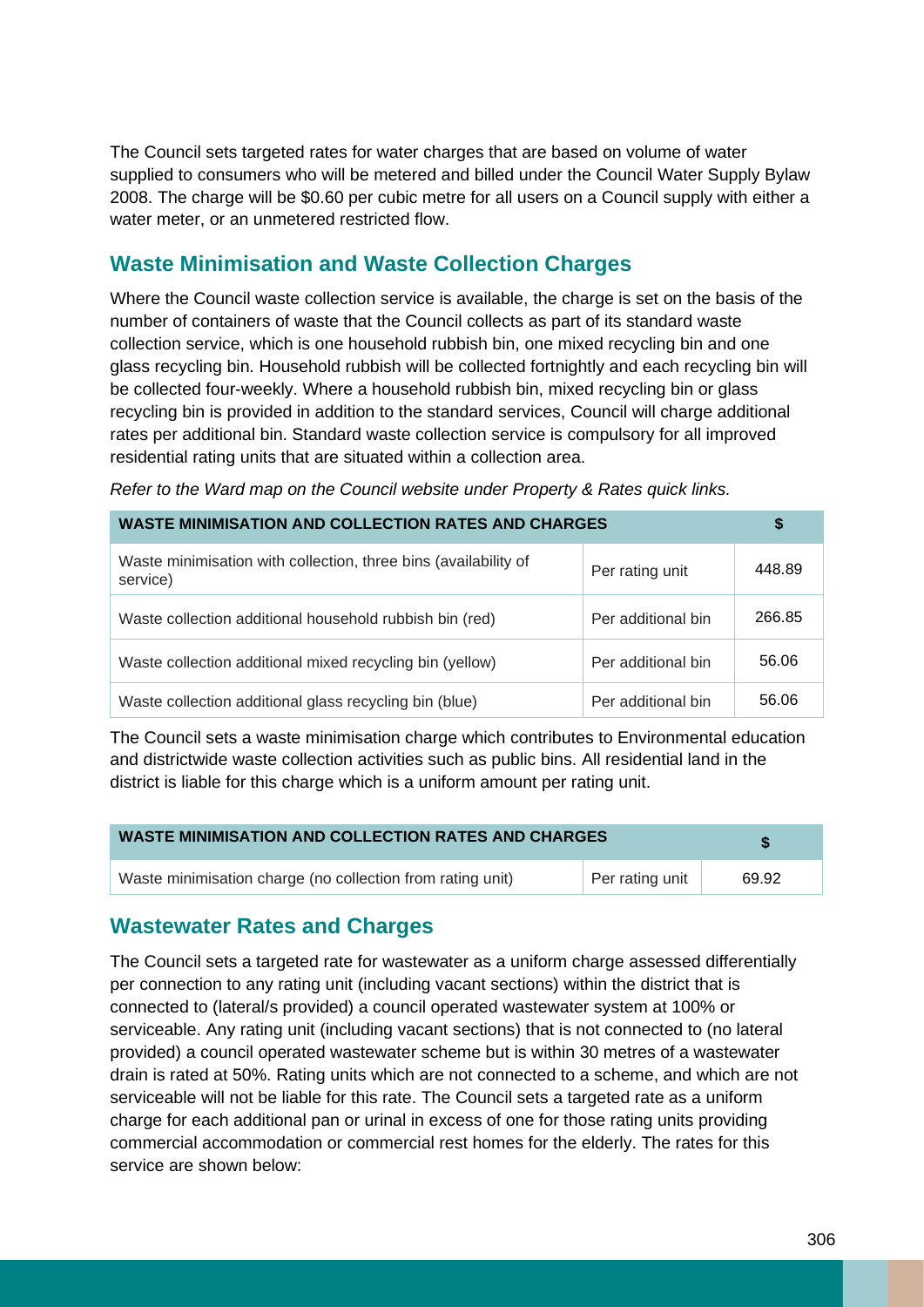| <b>CONNECTED</b>   | <b>SERVICEABLE</b>    | <b>ADDITIONAL PAN</b> |
|--------------------|-----------------------|-----------------------|
| (LATERAL PROVIDED) | (NO LATERAL PROVIDED) | <b>ACCOMMODATION</b>  |
| 492.92             | 246.14                | 123.07                |

The Council sets a targeted rate for wastewater management as a fixed charge per rating unit within Clyde (identified by Valuation Roll 28461).

| Clyde Wastewater Management | 85.02 |
|-----------------------------|-------|

The wastewater management charges will be applied for ground water monitoring and preliminary costs for a Clyde wastewater scheme.

# **Works and Services**

The Council sets a targeted rate for each ward, for ward services calculated on the basis of capital value for each rating unit for housing and property, grants, recreation reserve committees and other works.

| <b>WARD/COMMUNITY BOARD</b> | <b>RATE IN \$</b> |
|-----------------------------|-------------------|
| Cromwell                    | 0.00003           |
| Maniototo                   | 0.00005           |
| <b>Teviot Valley</b>        | 0.00005           |
| Vincent                     | 0.00009           |

*Refer to the Ward map on the Council website under Property & Rates quick links.*

The Council sets a targeted rate for unsubsidised roading, stormwater and public toilets calculated on the basis of capital value on all rateable land in the District.

|                                   | <b>RATE IN \$</b> |
|-----------------------------------|-------------------|
| District Works and public toilets | 0.0001457         |

The Council sets targeted rates for ward services within each ward on the basis of a uniform charge for each rating unit. The rates are shown in the table below:

| <b>WARD/COMMUNITY BOARD</b> | <b>PER RATING UNIT \$</b> |
|-----------------------------|---------------------------|
| Cromwell                    | 33.97                     |
| Maniototo                   | 83.08                     |
| <b>Teviot Valley</b>        | 93.34                     |
| Vincent                     | 38.90                     |

*Refer to the Ward map on the Council website under Property & Rates quick links.*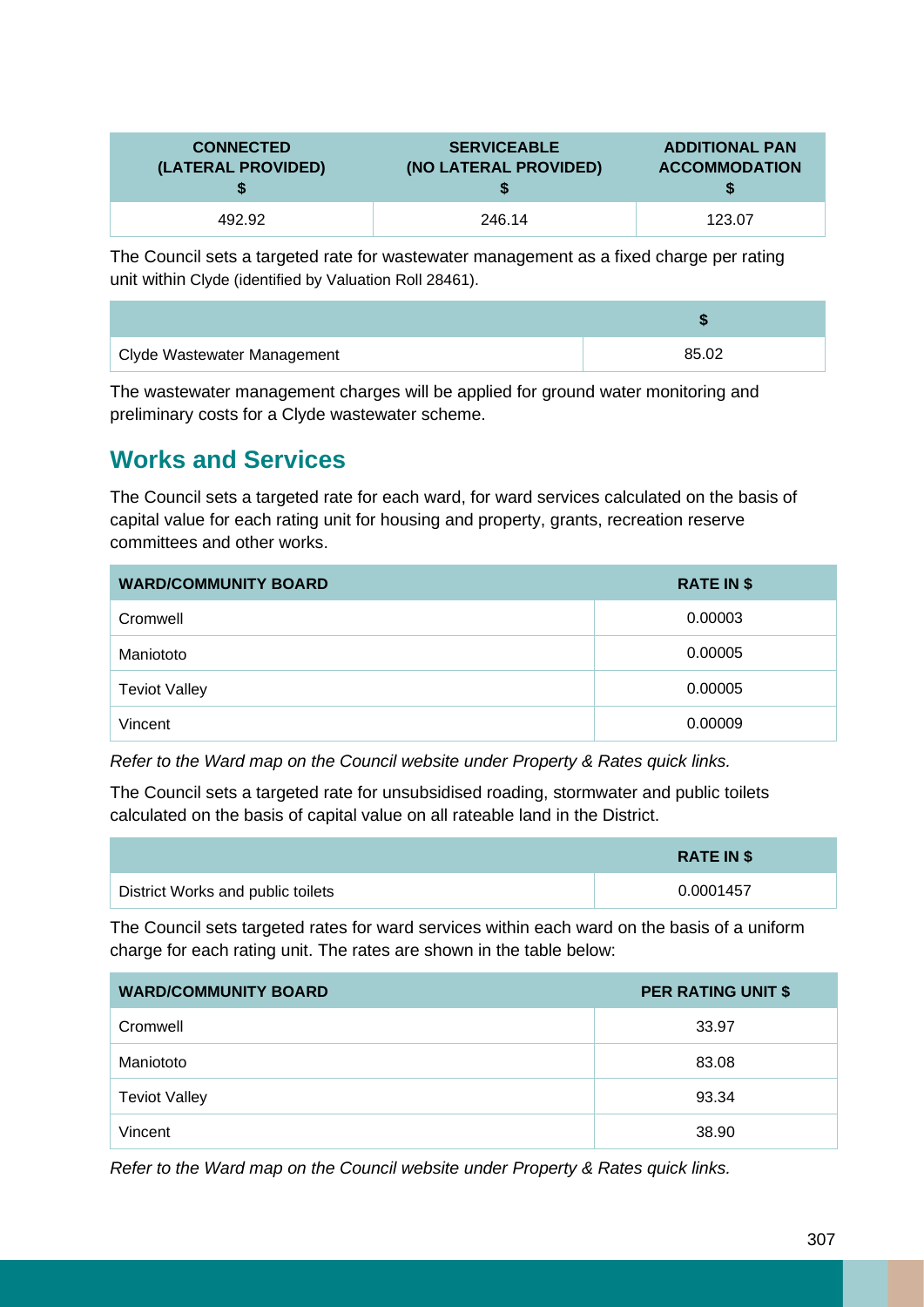Ward services charges are used to fund community board elected members' costs and other works for each respective ward.

# **Recreation and Culture**

The Council sets a targeted rate for recreation and culture within each ward. The targeted rates will be based on a uniform charge per rating unit as shown in the table below:

*Refer to the Ward map on the Council website under Property & Rates quick links.*

| <b>WARD/COMMUNITY BOARD</b> | <b>PER RATING UNIT \$</b> |
|-----------------------------|---------------------------|
| Cromwell                    | 594.28                    |
| Maniototo                   | 627.56                    |
| <b>Teviot Valley</b>        | 373.91                    |
| Vincent                     | 488.77                    |

*Refer to the Ward map on the Council website under Property & Rates quick links.*

Recreation and culture charges fund the operations and maintenance of parks and reserves, swimming pools, museums, sports club loan assistance, community halls and other recreation facilities and amenities.

The Council sets a targeted rate for Molyneux Park differentially across the District. This is set as a fixed charge per rating unit where rating units outside the Vincent Community Board area pay one third of the charge payable by those rating units situated within this area as shown in the table below:

| <b>CATEGORY</b>        | <b>PER UNIT \$</b> |
|------------------------|--------------------|
| Molyneux Park Vincent  | 37.93              |
| Molyneux Park District | 12.66              |

*Refer to the Molyneux Park map on the Council website under Property & Rates quick links.*

The Council sets a targeted rate for library services as a uniform charge per rating unit. The targeted rates will be based as a uniform charge for each rating unit as shown in the table below:

| <b>CATEGORY</b>  | <b>PER RATING UNIT \$</b> |
|------------------|---------------------------|
| District Library | 96.89                     |

Library charges are applied to operations and maintenance of libraries.

The Council sets a targeted rate for tracks and waterways as a uniform charge per rating unit, across the District. The targeted rate is based as a uniform charge for each rating unit as follows:

| <b>CATEGORY</b>      | <b>PER RATING UNIT \$</b> |
|----------------------|---------------------------|
| Tracks and waterways | 9.98                      |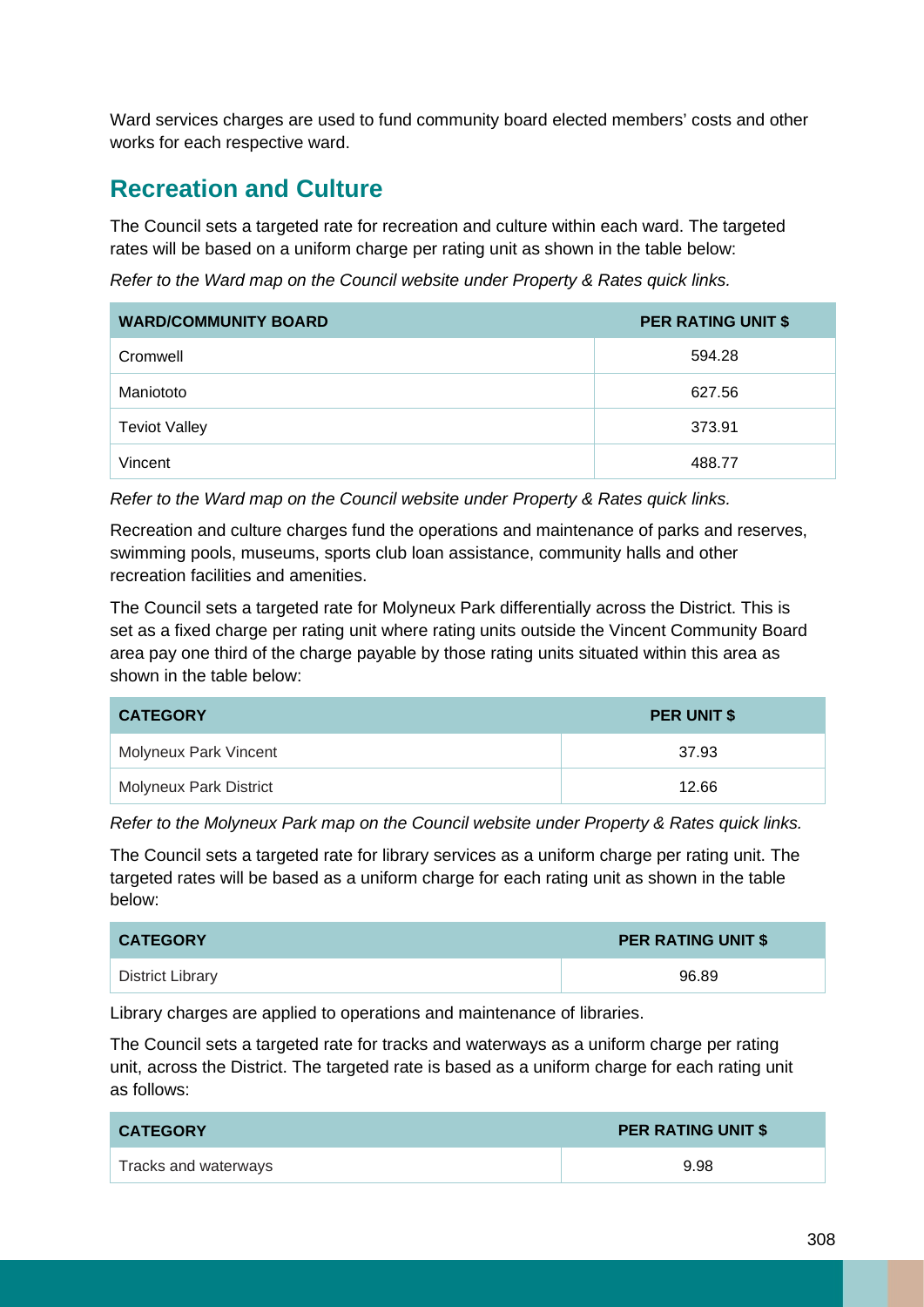Tracks and waterways charges are applied to operations and maintenance of facilities associated with Lake Dunstan, the Clutha River and other tracks and waterways throughout the District.

# **Promotion**

The Council sets a targeted rate for promotion within each community board. For each community board, the rate will be on a differential basis, based on the use to which the rating unit is placed (as defined in the general rate category). The targeted rates are based on the capital value of all rating units as shown in the table as follows:

|                                  | <b>RATES IN \$</b> |
|----------------------------------|--------------------|
| <b>Cromwell Community Board</b>  |                    |
| Commercial and industrial        | 0.0000925          |
| Residential                      | 0.0000172          |
| Rural                            | 0.0000133          |
| Dams and utilities               | 0.0000119          |
| <b>Vincent Community Board</b>   |                    |
| Commercial and industrial        | 0.0000479          |
| Residential                      | 0.0000089          |
| Rural                            | 0.0000069          |
| Dams and utilities               | 0.0000062          |
| <b>Teviot Community Board</b>    |                    |
| Commercial and industrial        | 0.0000132          |
| <b>Residential</b>               | 0.0000025          |
| Rural                            | 0.0000019          |
| Dams and utilities               | 0.0000017          |
| <b>Maniototo Community Board</b> |                    |
| Commercial and industrial        | 0.0000246          |
| Residential                      | 0.0000046          |
| Rural                            | 0.0000035          |
| Dams and Utilities               | 0.0000031          |

The rate revenue is used to provide grants to promote local areas within the District.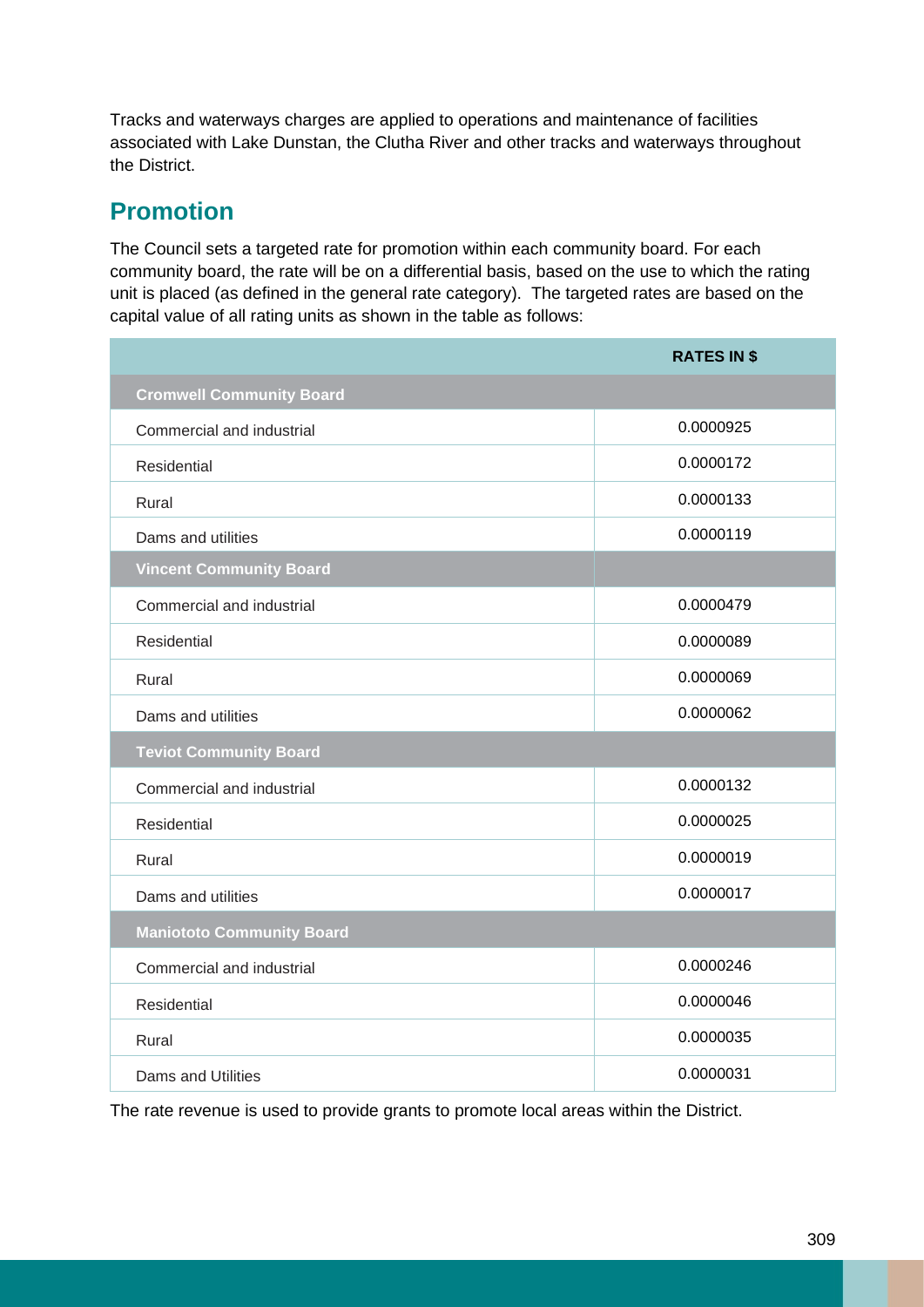# **Planning and Environment**

The Council sets a planning and environment rate on all rating units. The rate is based on the capital value of all rating units in the District according to the table below:

|                                 | <b>RATES IN \$</b> |
|---------------------------------|--------------------|
| <b>Planning and Environment</b> | 0.0002215          |

Planning and environment rates are used to fund functions including resource management, environmental health and building, civil defence and rural fire.

# **Economic Development**

The Council sets an economic development rate on all rating units. The rate is based on the capital value of all rating units in the District according to the table below:

|                             | <b>RATES IN \$</b> |
|-----------------------------|--------------------|
| <b>Economic Development</b> | 0.0000174          |

# **Tourism**

The Council sets a tourism rate on a differential basis based on use (with the differential categories being "residential", "rural", "commercial and industrial", "dams and utilities") on all rating units (as defined in the general rate category). The rate is based on the capital value of all rating units in the District except "sport and recreation" in accordance with the table below:

|                           | <b>RATES IN \$</b> |
|---------------------------|--------------------|
| Residential               | 0.0000729          |
| Rural                     | 0.0000562          |
| Commercial and industrial | 0.0003916          |
| Dams, utilities           | 0.0000503          |

The tourism rate will be used to fund visitor information centres and tourism development within the district.

# **General Rate**

The Council sets a general rate on a differential basis based on use (with the differential categories being "large dams", "Paerau dam - Maniototo" , "Teviot power scheme - Roxburgh" and "all areas excluding large dams, Paerau dam - Maniototo, Teviot dam - Roxburgh") on all rating units (as defined in the general rate category). The rate is based on the land value of all rating units in the District according to the table below: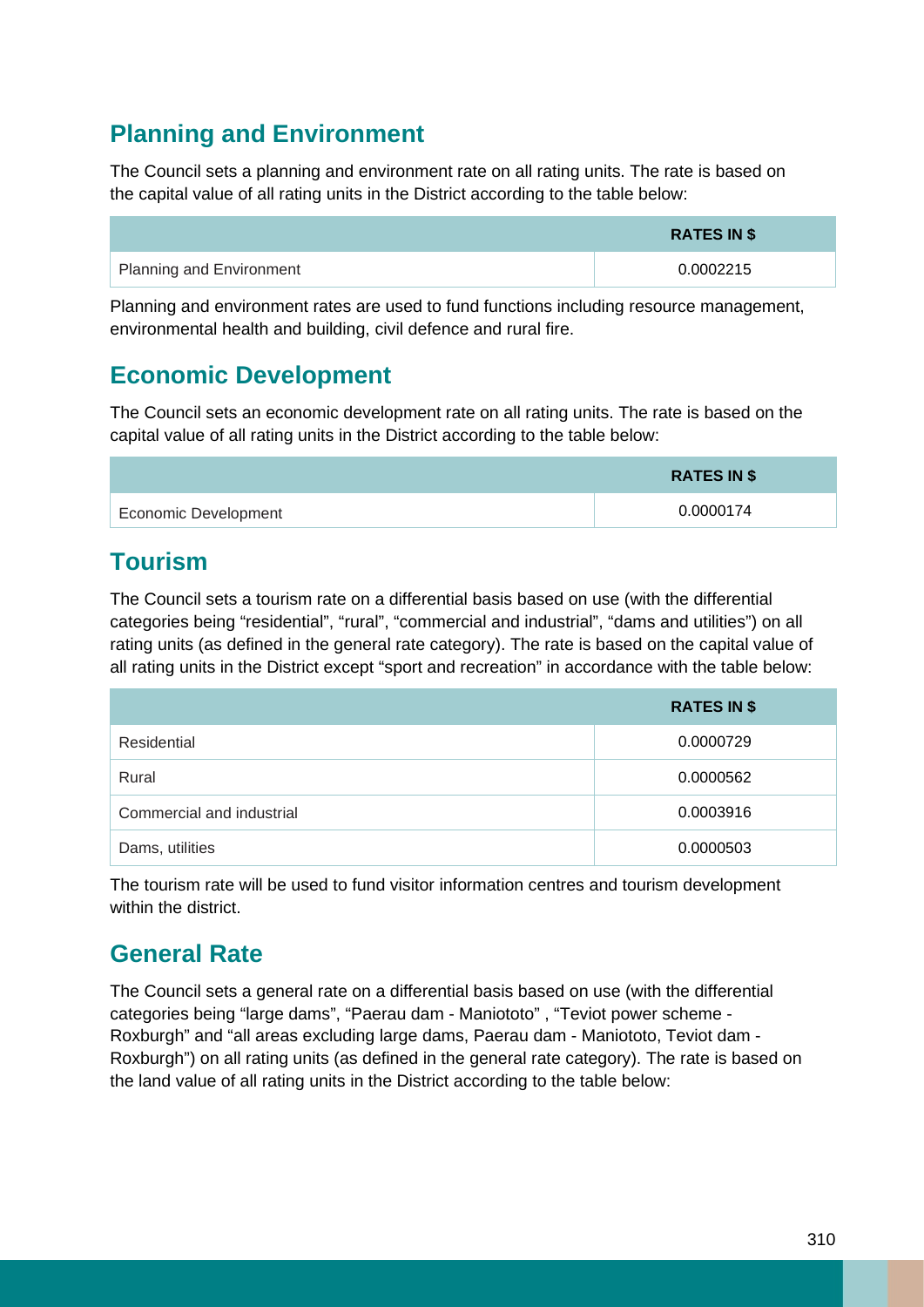|                                                                                      | <b>RATES IN \$</b> |
|--------------------------------------------------------------------------------------|--------------------|
| All areas excluding large dams, Paerau dam - Maniototo, and<br>Teviot dam - Roxburgh | 0.00107            |
| Large dams                                                                           | 0.15731            |
| Paerau dam - Maniototo                                                               | 0.07884            |
| Teviot power scheme - Roxburgh                                                       | 0.11484            |

General rates are used to fund the costs of functions not delegated to a Community Board and not covered by any other rate or charge. Included are housing, district grants, regional identity, roading (other than the uniform charge contribution), noxious plant control, airports and other infrastructure.

# **Uniform Annual General Charge**

The Council sets a uniform annual charge on every rating unit.

|           | <b>PER RATING UNIT \$</b> |
|-----------|---------------------------|
| All areas | 88.19                     |

The uniform annual general charge is used to fund democracy, and other amenities controlled by the Council.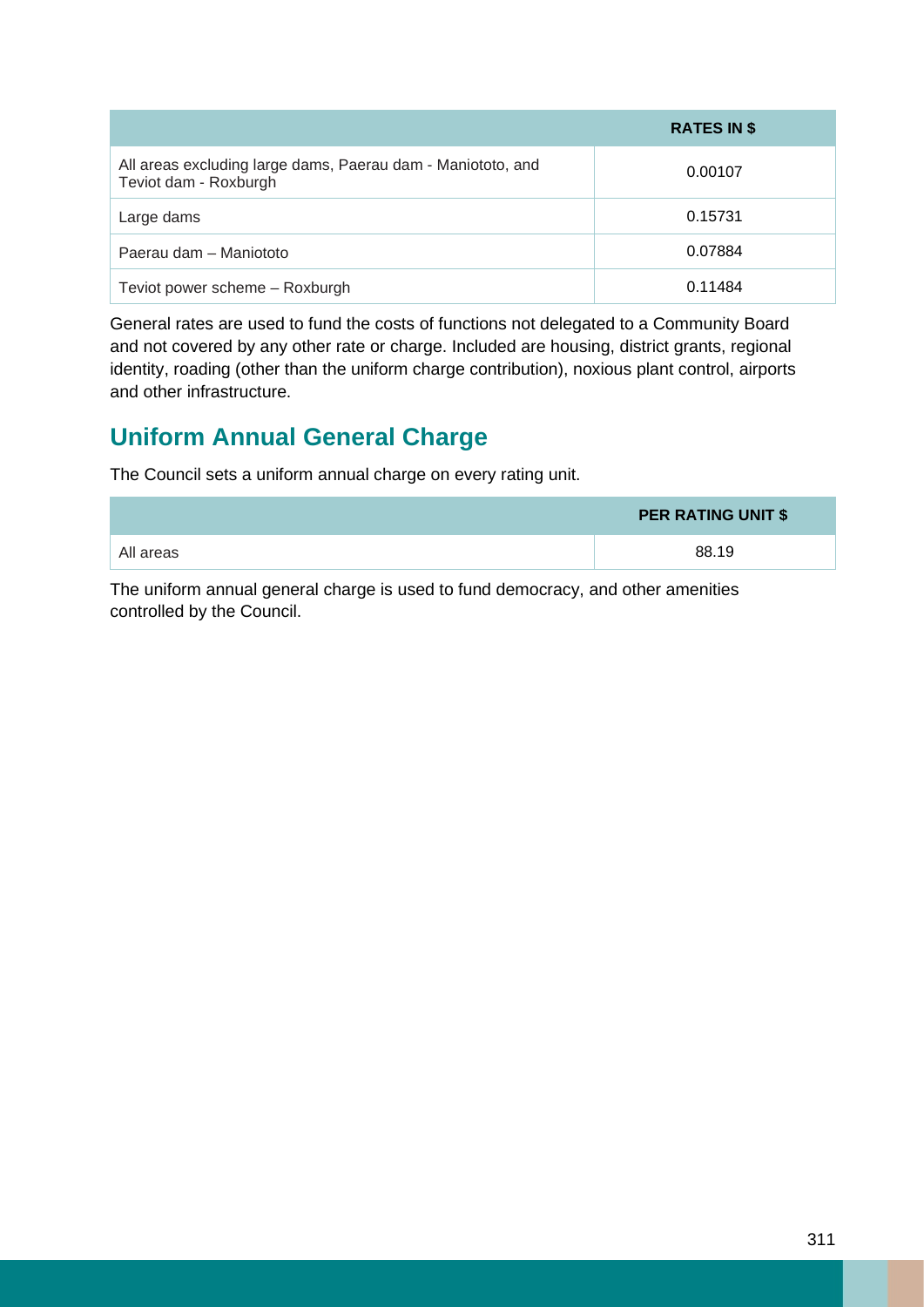# **Funding Impact Statement: Total Rates to be collected**

The revenue and financing mechanisms to be used by the Council, including the amount to be produced by each mechanism, are as follows (all GST inclusive):

| <b>REVENUE AND FINANCING MECHANISMS</b>       | 2021/22<br><b>\$000s</b> | 2020/21<br><b>\$000s</b> |  |  |
|-----------------------------------------------|--------------------------|--------------------------|--|--|
| <b>GENERAL RATES</b>                          |                          |                          |  |  |
| <b>General Rate</b>                           | 7,760                    | 3,447                    |  |  |
| Uniform Annual General Charge                 | 1,194                    | 1,340                    |  |  |
| <b>TARGETED RATES</b>                         |                          |                          |  |  |
| Planning and Environment Rate                 | 2,741                    | 2,475                    |  |  |
| <b>Economic Development Rate</b>              | 215                      | 266                      |  |  |
| <b>Tracks and Waterways Charge</b>            | 135                      | 253                      |  |  |
| <b>Tourism Rate</b>                           | 1,114                    | 1,108                    |  |  |
| Waste Management and Collection Charge        | 4,744                    | 4,257                    |  |  |
| <b>District Library Charge</b>                | 1,311                    | 1,429                    |  |  |
| Molyneux Park Charge                          | 316                      | 431                      |  |  |
| <b>District Works and Public Toilets Rate</b> | 1,803                    | 2,265                    |  |  |
| <b>District Water Supply</b>                  | 3,704                    | 4,428                    |  |  |
| <b>District Wastewater</b>                    | 4,276                    | 5,390                    |  |  |
| <b>WARD TARGETED RATES</b>                    |                          |                          |  |  |
| <b>Vincent Community Board</b>                |                          |                          |  |  |
| <b>Vincent Promotion Rate</b>                 | 48                       | $\overline{7}$           |  |  |
| Vincent Recreation and Culture Charge         | 2,794                    | 2,425                    |  |  |
| Vincent Ward Services Charge                  | 222                      | 252                      |  |  |
| <b>Vincent Ward Services Rate</b>             | 433                      | 495                      |  |  |
| Clyde Wastewater Management                   | 72                       | 72                       |  |  |
| <b>Cromwell Community Board</b>               |                          |                          |  |  |
| <b>Cromwell Promotion Rate</b>                | 129                      | 83                       |  |  |
| <b>Cromwell Recreation and Culture Charge</b> | 3,106                    | 2,467                    |  |  |
| <b>Cromwell Ward Services Charge</b>          | 178                      | 189                      |  |  |
| <b>Cromwell Ward Services Rate</b>            | 142                      | 392                      |  |  |
| <b>Maniototo Community Board</b>              |                          |                          |  |  |
| <b>Maniototo Promotion Rate</b>               | 6                        |                          |  |  |
| Maniototo Recreation and Culture Charge       | 905                      | 748                      |  |  |
| Maniototo Ward Services Charge                | 120                      | 120                      |  |  |
| Maniototo Ward Services Rate                  | 59                       | 96                       |  |  |
| <b>Teviot Valley Community Board</b>          |                          |                          |  |  |
| <b>Teviot Valley Promotion</b>                | 2                        |                          |  |  |
| Teviot Valley Recreation and Culture          | 420                      | 337                      |  |  |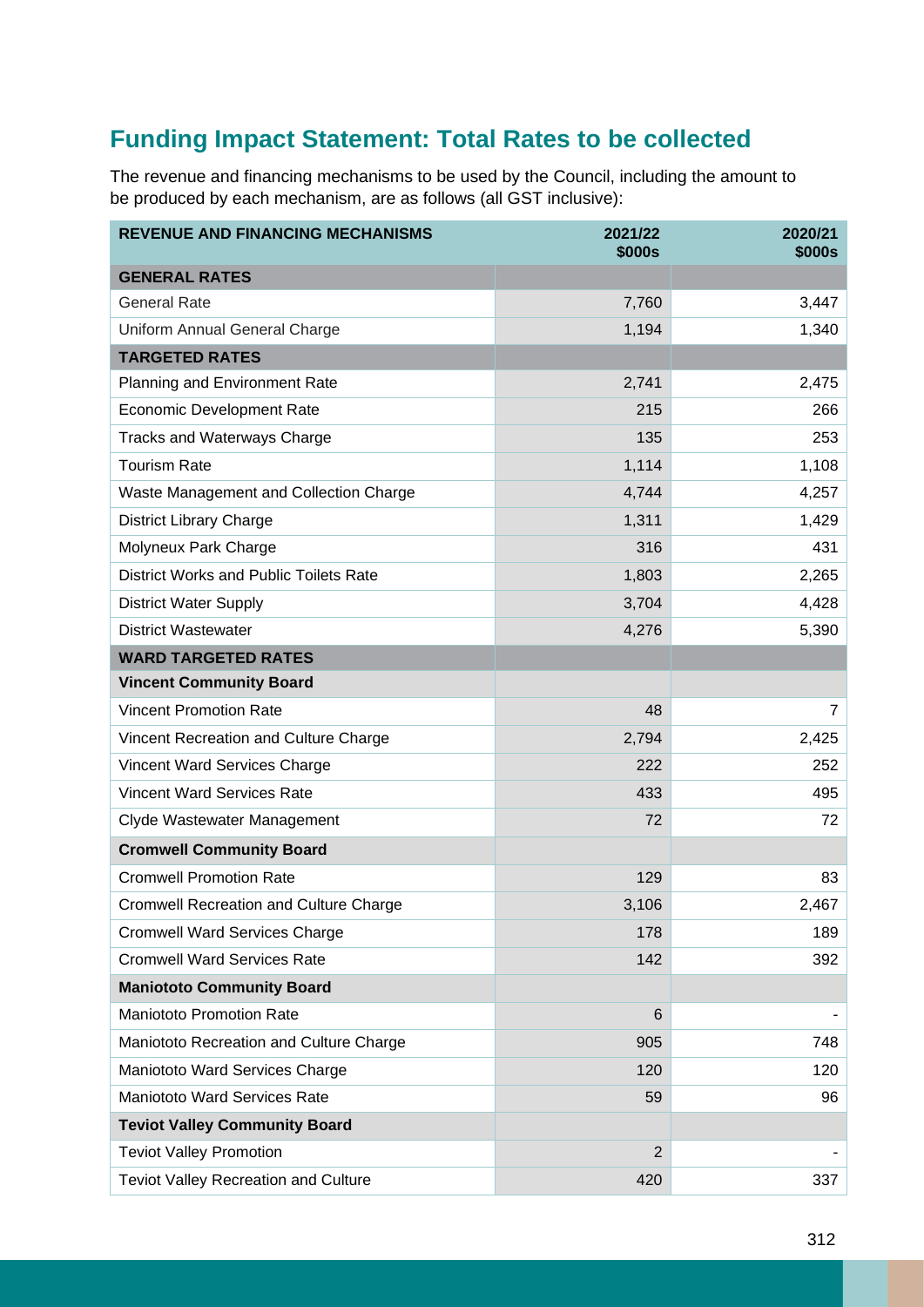| <b>REVENUE AND FINANCING MECHANISMS</b>   | 2021/22<br>\$000s | 2020/21<br>\$000s |  |
|-------------------------------------------|-------------------|-------------------|--|
| <b>Teviot Valley Ward Services Charge</b> | 105               | 85                |  |
| <b>Teviot Ward Services Rate</b>          | 51                | -57               |  |

Note: These figures are GST inclusive whereas the Activity Funding Impact Statements are GST exclusive. These rates to be collected do not include volumetric water charges.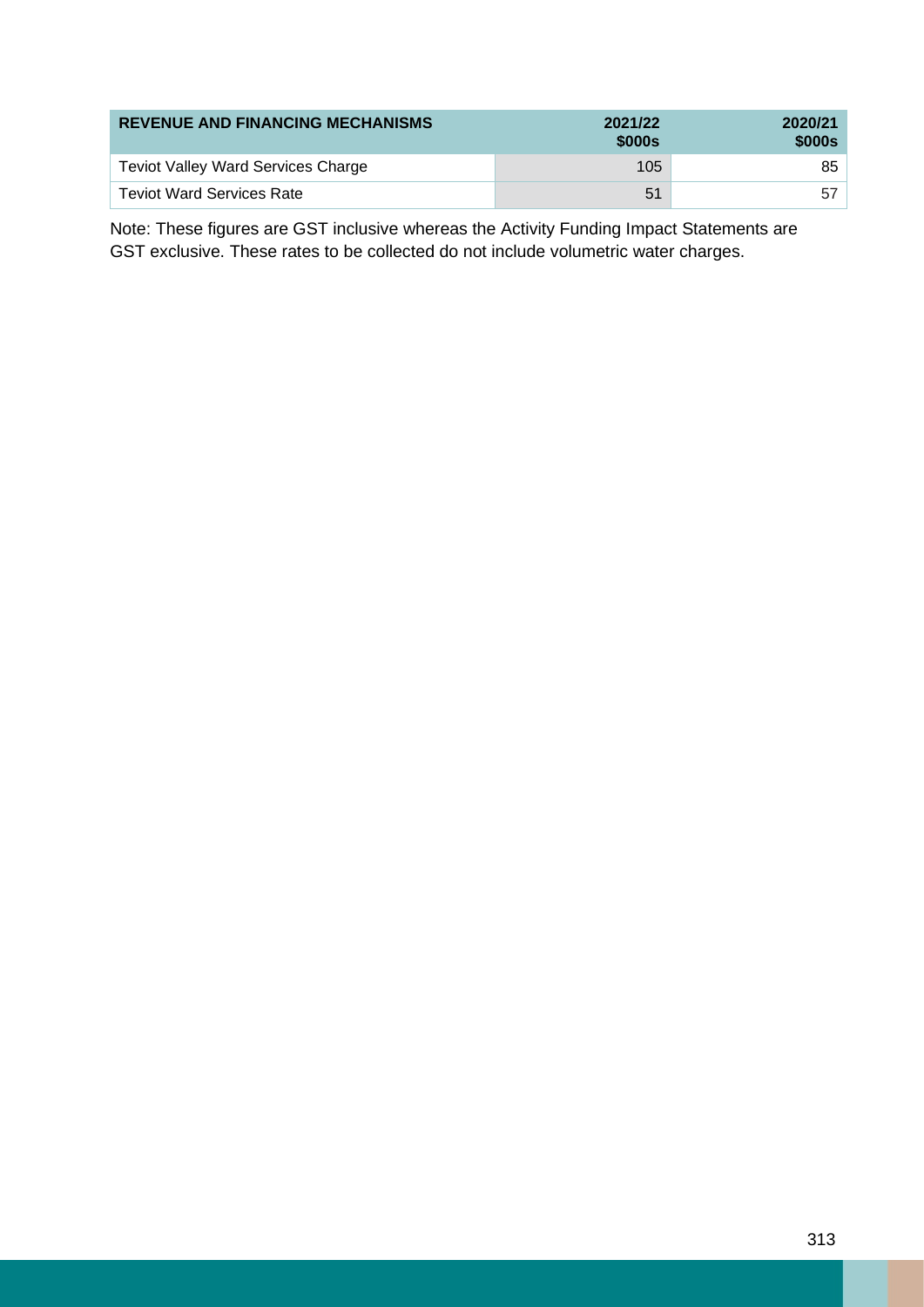### **Rating Examples**

| <b>Property Description</b>     | 2020<br><b>Capital</b><br><b>Value</b> | 2020<br>Land<br><b>Value</b> | 2020/21<br><b>Rates</b> | 2021/22<br><b>Rates</b> | Change<br>S | <b>Change</b><br>℅ |
|---------------------------------|----------------------------------------|------------------------------|-------------------------|-------------------------|-------------|--------------------|
| Alexandra commercial            | 485,000                                | 160,000                      | 4,069.20                | 4,060.31                | $-8.89$     | $-0.2%$            |
| Alexandra hotel                 | 960,000                                | 630,000                      | 6,020.32                | 5,697.23                | $-323.09$   | $-5.4%$            |
| Alexandra lifestyle block       | 860,000                                | 520,000                      | 1,539.08                | 1,851.81                | 312.73      | 20.3%              |
| Alexandra major motel           | 4,810,000                              | 1,070,000                    | 14,790.04               | 13,972.82               | $-817.22$   | $-5.5%$            |
| Alexandra motel                 | 750,000                                | 335,000                      | 3,816.91                | 3,722.30                | $-94.61$    | $-2.5%$            |
| Alexandra residential           | 440,000                                | 245,000                      | 2,581.18                | 2,569.14                | $-12.04$    | $-0.5%$            |
| Bannockburn hotel               | 1,200,000                              | 680,000                      | 3,638.63                | 3,941.25                | 302.62      | 8.3%               |
| Bannockburn residence           | 643,000                                | 610,000                      | 1,898.61                | 2,228.48                | 329.87      | 17.4%              |
| Bannockburn vineyard            | 2,720,000                              | 1,290,000                    | 2,829.04                | 3,600.20                | 771.16      | 27.3%              |
| Clyde commercial                | 1,290,000                              | 400,000                      | 3,692.32                | 3,945.16                | 252.84      | 6.8%               |
| Clyde motel                     | 1,270,000                              | 620,000                      | 3,956.45                | 4,198.48                | 242.03      | 6.1%               |
| Clyde residence                 | 530,000                                | 255,000                      | 2,087.94                | 2,222.22                | 134.28      | 6.4%               |
| Cromwell commercial             | 900,000                                | 760,000                      | 3,425.41                | 3,757.84                | 332.43      | 9.7%               |
| Cromwell farm                   | 2,490,000                              | 1,940,000                    | 3,085.74                | 4,185.64                | 1,099.90    | 35.6%              |
| Cromwell large farm             | 9,500,000                              | 5,380,000                    | 8,320.37                | 11,253.09               | 2,932.72    | 35.2%              |
| Cromwell lifestyle block        | 1,090,000                              | 580,000                      | 2,003.56                | 2,431.71                | 428.15      | 21.4%              |
| Cromwell major hotel            | 9,040,000                              | 3,160,000                    | 22,956.33               | 22,502.15               | $-454.18$   | $-2.0%$            |
| Cromwell motel                  | 2,690,000                              | 1,740,000                    | 9,259.89                | 9,634.13                | 374.24      | 4.0%               |
| Cromwell residence              | 540,000                                | 340,000                      | 2,680.40                | 2,772.21                | 91.81       | 3.4%               |
| Cromwell storage                | 4,130,000                              | 1,560,000                    | 6,654.92                | 7,512.49                | 857.57      | 12.9%              |
| Earnscleugh lifestyle<br>block  | 680,000                                | 355,000                      | 1,350.38                | 1,577.89                | 227.51      | 16.8%              |
| Earnscleugh orchard             | 1,670,000                              | 510,000                      | 1,909.22                | 2,278.22                | 369.00      | 19.3%              |
| Earnscleugh vineyard            | 2,330,000                              | 790,000                      | 2,394.24                | 2,934.39                | 540.15      | 22.6%              |
| Maniototo farm                  | 1,750,000                              | 1,430,000                    | 2,464.39                | 3,377.81                | 913.42      | 37.1%              |
| Maniototo large farm            | 18,660,000                             | 16,050,000                   | 17,958.67               | 27,327.51               | 9,368.84    | 52.2%              |
| Maniototo lifestyle block       | 305,000                                | 140,000                      | 1,118.61                | 1,287.66                | 169.05      | 15.1%              |
| Maniototo rural - hotel         | 670,000                                | 210,000                      | 1,550.21                | 1,780.35                | 230.14      | 14.8%              |
| Manuherikia farm                | 4,630,000                              | 4,080,000                    | 5,557.63                | 7,700.48                | 2,142.85    | 38.6%              |
| Manuherikia large farm          | 12,800,000                             | 11,200,000                   | 13,887.57               | 19,737.79               | 5,850.22    | 42.1%              |
| Manuherikia lifestyle<br>block  | 280,000                                | 160,000                      | 1,040.32                | 1,153.11                | 112.79      | 10.8%              |
| Millers flat residence          | 280,000                                | 49,000                       | 1,186.14                | 1,318.65                | 132.51      | 11.2%              |
| Naseby residence                | 305,000                                | 102,000                      | 2,509.15                | 2,482.72                | $-26.43$    | $-1.1%$            |
| Omakau hotel                    | 1,190,000                              | 330,000                      | 6,837.89                | 6,212.24                | $-625.65$   | $-9.1%$            |
| Omakau residence                | 380,000                                | 107,000                      | 2,464.41                | 2,387.78                | $-76.63$    | $-3.1%$            |
| Ophir commercial                | 1,520,000                              | 160,000                      | 3,398.32                | 3,665.66                | 267.34      | 7.9%               |
| Ophir residence                 | 410,000                                | 122,000                      | 1,860.44                | 1,927.68                | 67.24       | 3.6%               |
| Patearoa residence              | 210,000                                | 70,000                       | 1,475.03                | 1,528.70                | 53.67       | 3.6%               |
| Pisa Moorings residential       | 740,000                                | 315,000                      | 2,331.62                | 2,487.21                | 155.59      | 6.7%               |
| Ranfurly - hotel                | 360,000                                | 144,000                      | 3,417.49                | 3,292.92                | $-124.57$   | $-3.6%$            |
| Ranfurly commercial<br>property | 190,000                                | 32,000                       | 2,477.91                | 2,413.67                | $-64.24$    | $-2.6%$            |
| Roxburgh - commercial           | 230,000                                | 104,000                      | 2,326.65                | 2,279.63                | $-47.02$    | $-2.0%$            |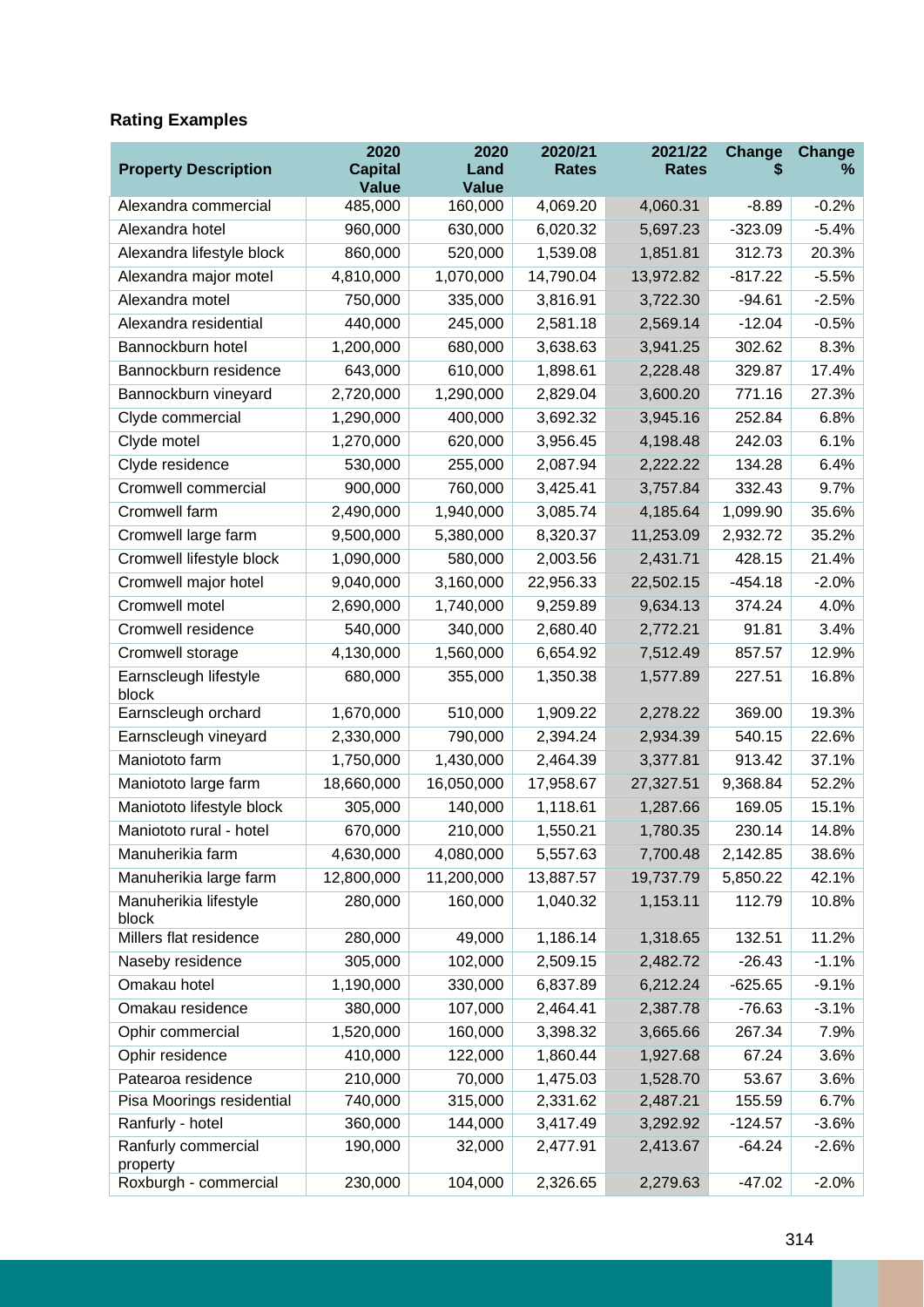# **Operational Rating Principles**

# **Payment Options**

Rates may be paid by:

- Cash
- EFTPOS (excluding from a credit card account)
- Direct debit (Council's preferred method of payment)
- Internet transfer or telephone initiated direct credit
- Or by prior arrangement with the Rates Department on (03) 440 0617
- Credit card via www.codc.govt.nz. There will be a service charge payable direct to Council's bankers by ratepayers who use this option.

During the hours of 8.30am to 5pm, Monday to Friday at any of the following:

- Council Offices, William Fraser Building, Dunorling Street, Alexandra
- Cromwell Service Centre, 42 The Mall, Cromwell
- Maniototo Service Centre, 15 Pery Street, Ranfurly
- Roxburgh Service Centre, 120 Scotland Street, Roxburgh (9am to 4.30pm)

# **Inspection of and Objection to Rating Information and Records**

The Complete Rating Information Database (CRID) and the Rating Information Database and related rates records are available for inspection between 8.30am to 4.30pm, Monday to Friday, at any of the following:

- Council Offices, William Fraser Building, 1 Dunorling Street, Alexandra
- Cromwell Service Centre, 42 The Mall, Cromwell
- Maniototo Service Centre, 15 Pery Street, Ranfurly
- Roxburgh Service Centre, 120 Scotland Street, Roxburgh (9am to 4pm)

Any interested person may inspect the CRID. Inspection is free but there may be a fee payable for the supply of particulars from the CRID.

- The following persons may inspect the rates records for a rating unit in accordance with the Local Government (Rating) Act 2002:
	- o The ratepayer
	- o Anyone authorised, in writing, by the ratepayer to do so
	- o Any person who has become liable to pay the rates under the recovery provisions of the Local Government (Rating) Act 2002
	- o A solicitor, landbroker or real estate agent
	- o Any member of the public with respect to rates assessed, but not including arrears, remissions or postponed rates

Any ratepayer named in the Rating Information Database (RID) can object to the information in the RID on the following grounds: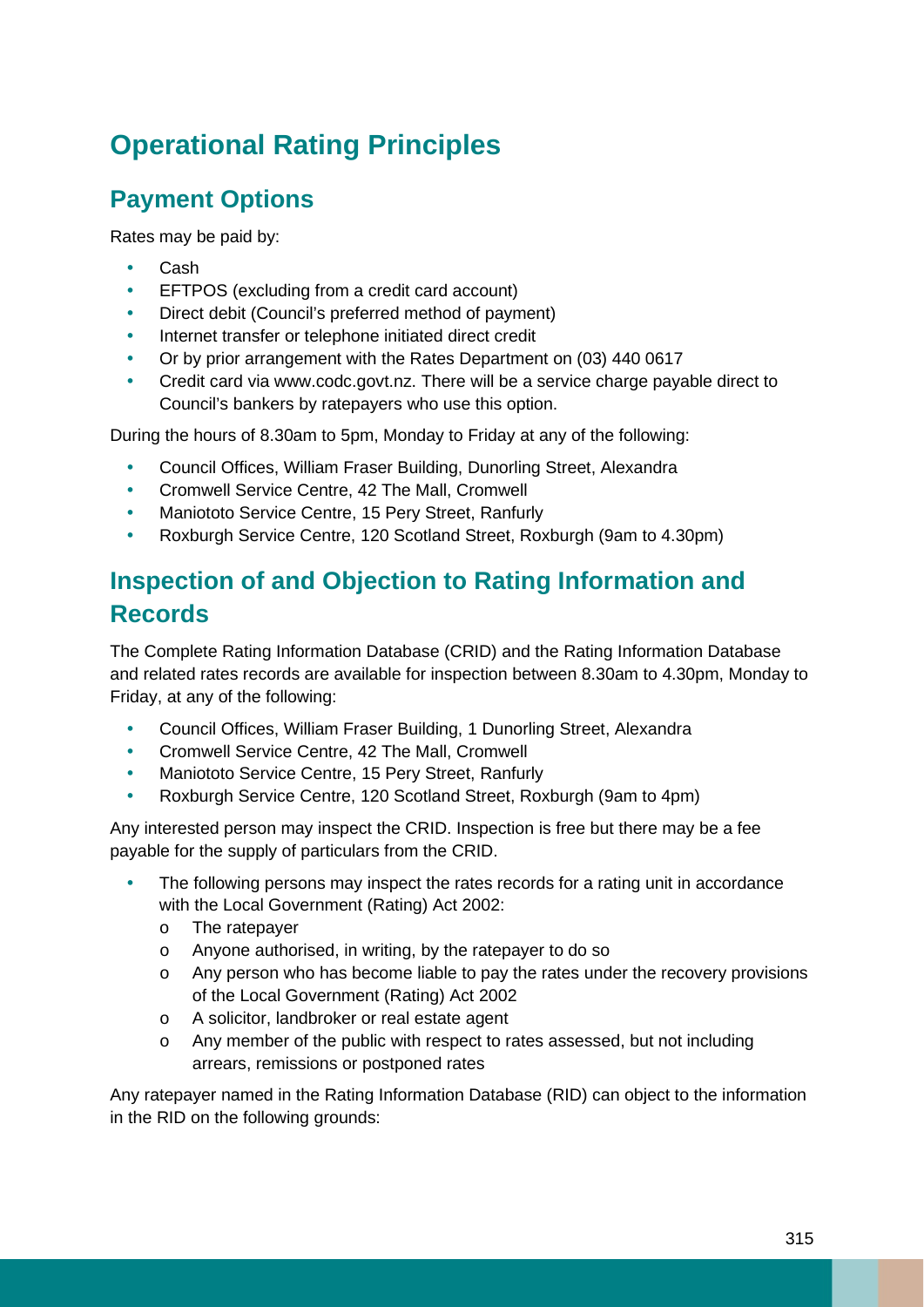- Rating unit listed in the District Valuation Roll (DVR) has been omitted from the RID
- Information from the DVR has been omitted or incorrectly entered in the RID
- Information entered in the RID (other than information from the DVR) is incorrect
- A lawful amendment to the DVR has not been entered in the RID

Objections to the rates records of a rating unit may only be made by:

- The ratepayer, or
- Someone who has become liable to pay the rates on the unit under the recovery provisions

Objections to rates records may only be made on the following grounds:

- The rates have been incorrectly calculated, or
- The balance shown as owing on the rating unit is incorrect

The Council will notify objectors in writing of its decision regarding an objection.

# **Delegation**

Section 132 of the Local Government (Rating) Act 2002 allows Council to delegate the exercise of functions, powers or duties conferred by this Act on the local authority to:

- its chief executive officer; or
- any other specified officer of the local authority.

Council has put in place the following delegations:

- 1. The decision whether disclosure of a name is necessary to identify a rating unit (s28 (2) of the Local Government (Rating) Act 2002) – to the Chief Executive Officer (CEO) and Executive Manager – Corporate Services, acting alone.
- 2. Authority to determine the reasonable fee payable for supplying a copy of the RID (Section 28 (3) of the Local Government (Rating) Act 2002) – to the Executive Manager – Corporate Services.
- 3. Authority to determine objections to the RID (Section 29 of the Local Government (Rating) Act 2002) – to the CEO, Executive Manager – Corporate Services and Finance Manager, any two acting jointly.
- 4. Authority to remove names from the RID (Section 35 (b) of the Local Government (Rating) Act 2002) – to the Executive Manager – Corporate Services, Finance Manager, and Rates Officer acting alone.
- 5. Authority to determine objections to rates records (Section 39 of the Local Government (Rating) Act 2002) – to the CEO, Executive Manager – Corporate Services and Finance Manager, any two acting jointly.
- 6. Authority to correct errors in RIDs and Rate Records (Section 40 of the Local Government (Rating) Act 2002) – to the Executive Manager – Corporate Services, Finance Manager and Rates Officer, acting alone.
- 7. Authority to fix the interest rate to be charged on reassessed rates (Section 42 (3) of the Local Government (Rating) Act 2002) – to the Executive Manager – Corporate Services.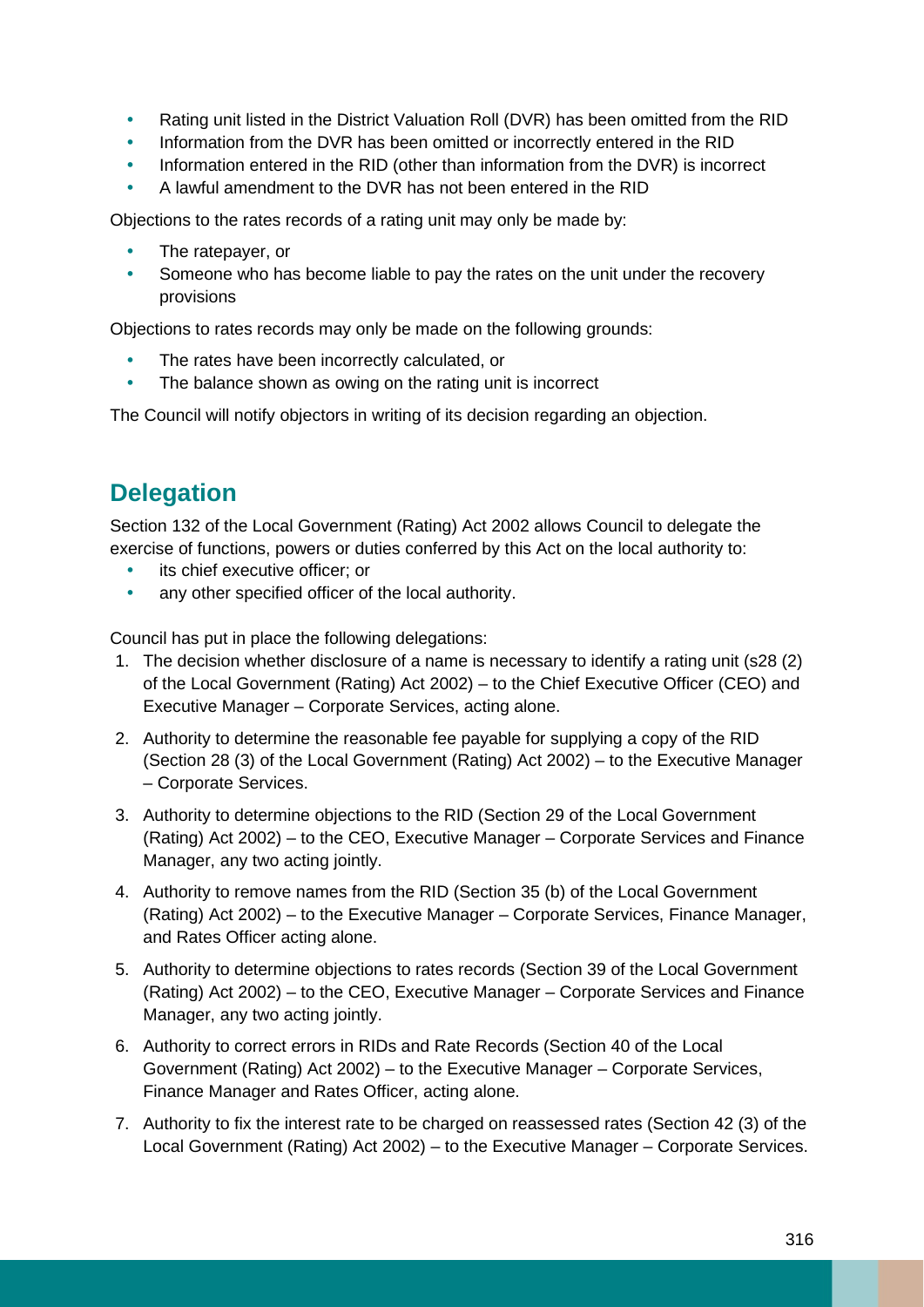- 8. Authority to issue invoices based on previous year's rates (Section 50 of the Local Government (Rating) Act 2002) – to the Executive Manager – Corporate Services and Finance Manager, acting alone.
- 9. Determine agreeable method of rates payments (Section 52 (2) of the Local Government (Rating) Act 2002) – to the Executive Manager – Corporate Services.
- 10. Authority to impose penalties on unpaid rates (Section 57 and 58 of the Local Government (Rating) Act 2002) - to the Executive Manager – Corporate Services.
- 11. Authority to remit rates penalties as applied in accordance with section 57 and 58 of the Local Government (Rating) Act 2002 to the Executive Manager – Corporate Services, Finance Manager or Rates Officer acting alone.
- 12. Authority to remit water rates penalties as applied in accordance with section 57 and 58 of the Local Government (Rating) Act 2002 to the Executive Manager – Corporate Services, Finance Manager, Rates Officer or Water Billing Officer, acting alone.
- 13. Authority to recover unpaid rates from owner (Section 61 (1) of the Local Government (Rating) Act 2002) – to the Executive Manager – Corporate Services, Finance Manager and Rates Officer, any two acting jointly.
- 14. Authority to recover unpaid rates from persons other than owners (Section 62 of the Local Government (Rating) Act 2002) – to the Executive Manager – Corporate Services, Finance Manager and Rates Officer, acting alone.
- 15. Authority to commence proceedings for unpaid rates (Section 63 of the Local Government (Rating) Act 2002) – to the CEO and Executive Manager – Corporate Services, acting jointly.
- 16. Commencement of rating sale or lease provisions (Section 67 of the Local Government (Rating) Act 2002) – to the CEO and Executive Manager – Corporate Services, acting jointly.
- 17. Authority to sell by private treaty (Section 72 of the Local Government (Rating) Act 2002) – to the CEO and Executive Manager – Corporate Services, acting jointly.
- 18. Authority to sell or lease abandoned land (Section 77 to 83 of the Local Government (Rating) Act 2002) – to the Executive Manager – Corporate Services and Property Officer, acting alone.
- 19. Authority to administer remission and postponement policies (Sections 85 and 87 of the Local Government (Rating) Act 2002) – to the Executive Manager – Corporate Services.

# **Operational Rating Policies**

#### **Maori Freehold Land**

Central Otago District Council has no Maori freehold land and, therefore, has no policy relating to rates relief thereon.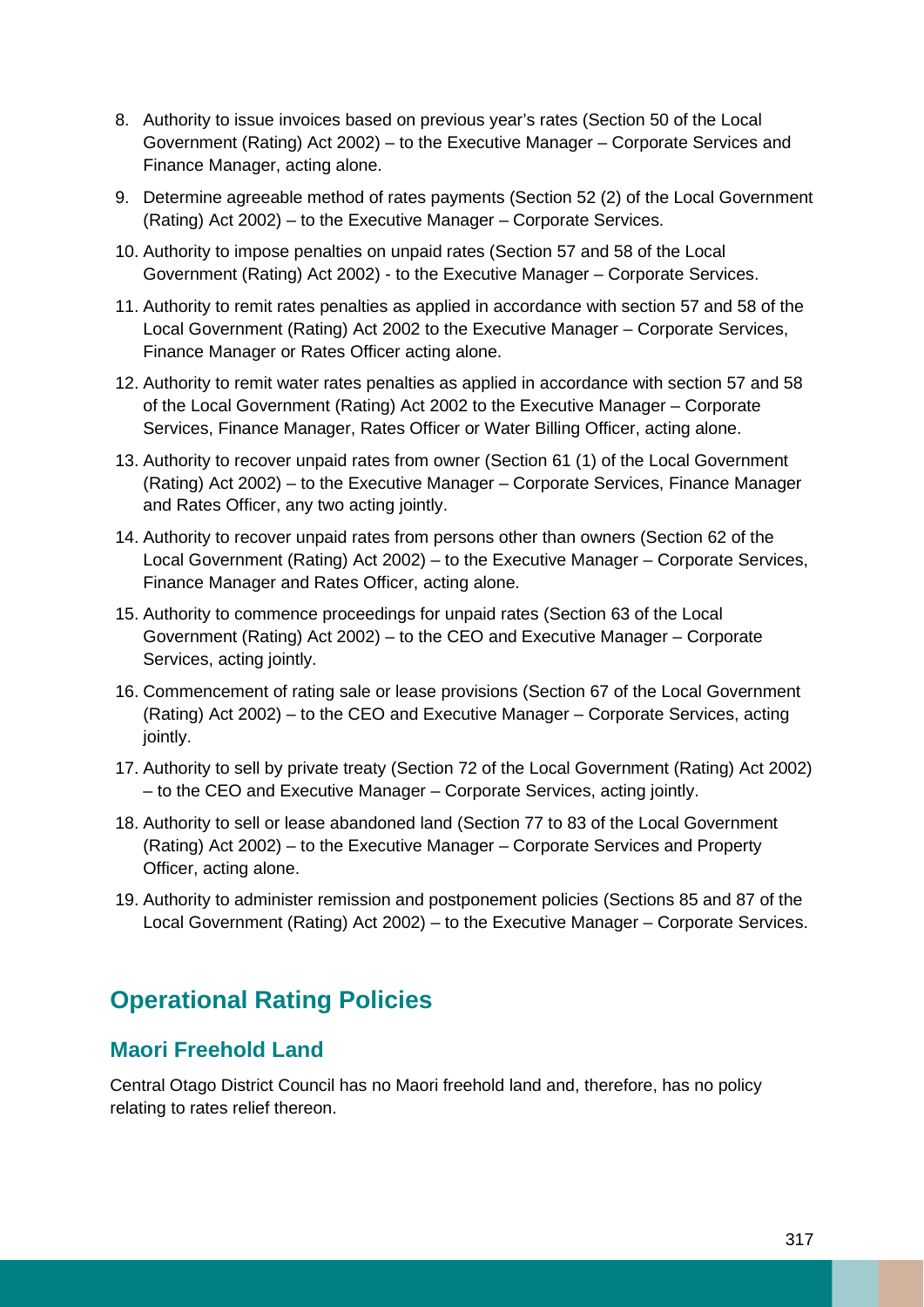### **Postponement of Rates**

The objective of the Council's policy on postponement of rates is to assist ratepayers experiencing extreme financial circumstances that affect their ability to pay rates.

Only rating units used solely for residential purposes (as defined by the Council) will be eligible for consideration for rates postponement for extreme financial circumstances.

Only the ratepayer, or his/her authorised agent, may make application for rates postponement. Such application must be in writing to the Rates Officer.

The ratepayer must have owned the rating unit for at least five years.

When considering whether extreme financial circumstances exist, all of the ratepayer's circumstances will be relevant, including:

- Age
- Physical and/or mental disability
- Injury or illness
- Family circumstances
- Eligibility for DIA Rate Rebate

Additionally, Council must be satisfied that the ratepayer is unlikely to have sufficient funds left over, after the payment of rates, for:

- Normal health care
- Proper provision for maintenance of his/her home and chattels at an adequate standard
- Normal day to day living expenses.

Any postponed rates will be postponed until the earlier of:

- The death of the ratepayer; or
- The sale of the rating unit.

Postponed rates will be registered as a statutory land charge on the rating unit title. This means that the Council will have first call on the proceeds of any revenue from the sale or lease of the rating unit.

Postponement of rates will apply from the beginning of the rating year in which the application is made.

Postponed rates will incur a postponement fee, equivalent to interest calculated on the total amount postponed at 30 June each year, plus an administrative charge. The interest will be calculated at Council's internal investment rate, as used for internal loans.

#### **Remission of Rates**

The general objectives of the Council's policy on remission of rates are to:

- Mitigate the effects of anomalies and inequities in its rating system, i.e. fairness and equity, i.e. economic well-being
- Assist new and existing businesses to increase their contribution to district employment, i.e. social and economic well-being
- Assist conservation of natural, historic and cultural resources, i.e. environmental and cultural well-being. Specific objectives are set out in each element of the policy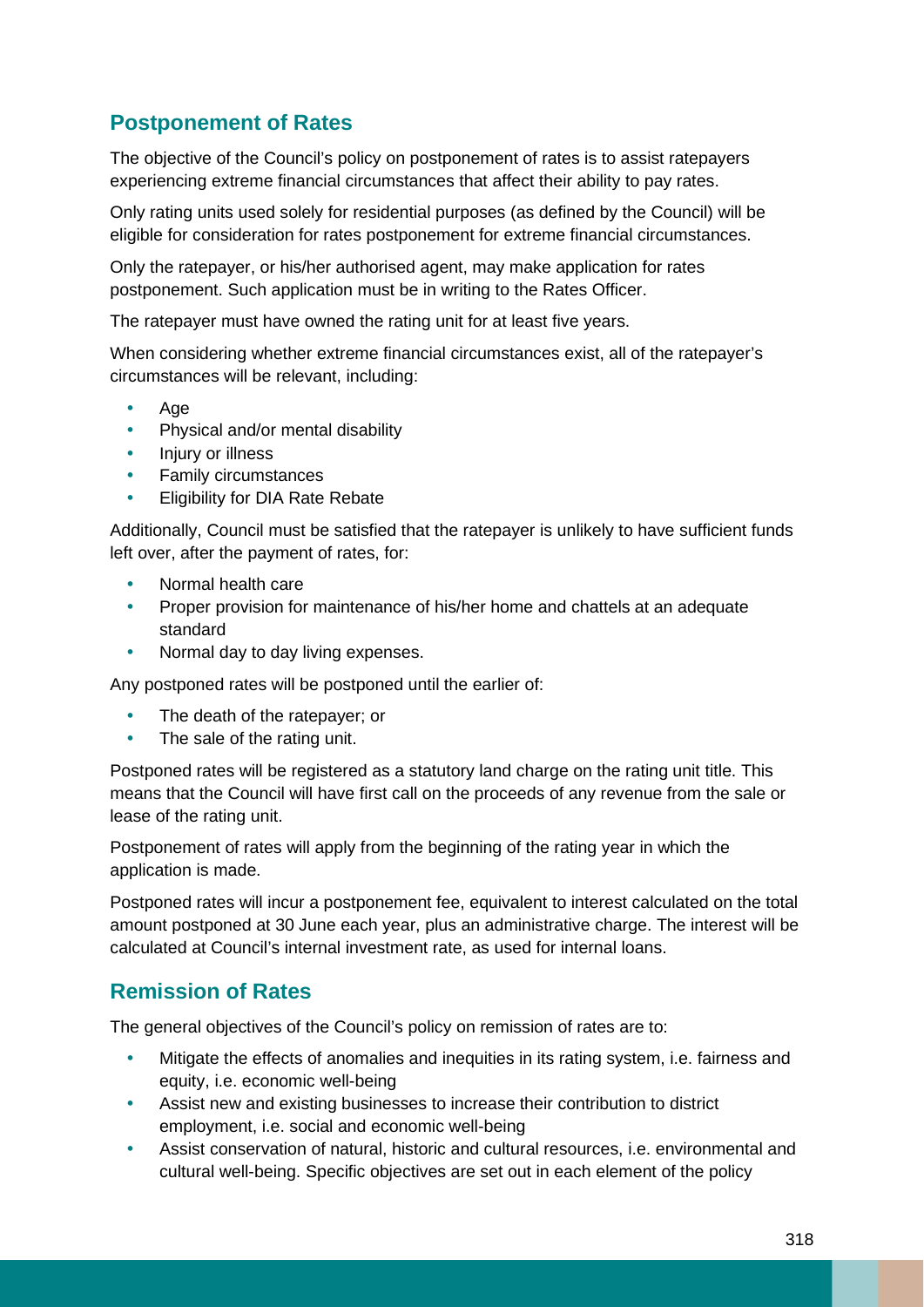### **Remission of Penalties**

The objective is to enable Council to act fairly and reasonably in its consideration of rates which have not been received by the due date due to circumstances outside a ratepayer's control.

A good payment history will be taken into account when considering any remission of penalty. Remission of penalty will be considered in the case of death, illness or accident of a close family member (as defined by Council) as at the due date.

Remission of penalty will be considered when a payment plan for arrears is agreed and operational.

Remission of penalty will be considered where it facilitates the future payment of rates by direct debit within a specified timeframe.

Remission of penalty will be considered where remission will facilitate the collection of overdue rates and results in full payment of arrears and saving on debt recovery costs.

Remission of penalty will be considered if the ratepayer is able to provide evidence that payment has gone astray in the post or by failure to act by a bank in the case of direct debits or credits.

Remission of penalty will be considered where the penalty has been incurred during the processing of settlements following changes in ownership of rating units.

Application for remission of penalty must be in writing to the Rates Officer, or in the case of volumetric water charges, the Water Billing Officer.

Penalties will not be applied to rates accounts with an outstanding balance where an agreed payment arrangement is in place.

### **Remission of Uniform Annual Charges and Fixed Charge Targeted Rates on Rural Rating Units**

The objective is to prevent a ratepayer paying several uniform annual charges and fixed charge targeted rates on rural land where land is contiguous, farmed as a single entity but is owned by more than one family member, including a family trust (but excluding a limited liability company).

Application for remission of uniform annual charges must be in writing to the Rates Officer. It will not be necessary to reapply each year unless circumstances change.

Remission will include any targeted rate set on the basis of a fixed dollar charge per rating unit, as well as any uniform annual charges, with the exception of water and wastewater.

The ratepayer will remain liable for at least one set of each charge.

Remission of uniform annual charges and fixed charge targeted rates, where granted, will take effect from the commencement of the next rating year.

Remissions will not be granted where the Council views the contiguous properties as held for investment purposes; for example, where a new deposited plan has been approved. [Refer also to the Council's policy on remission for development land.]

Where a remission of uniform annual charges and fixed charge targeted rates has been granted to a rating unit, and that remission ceases to be applicable through change in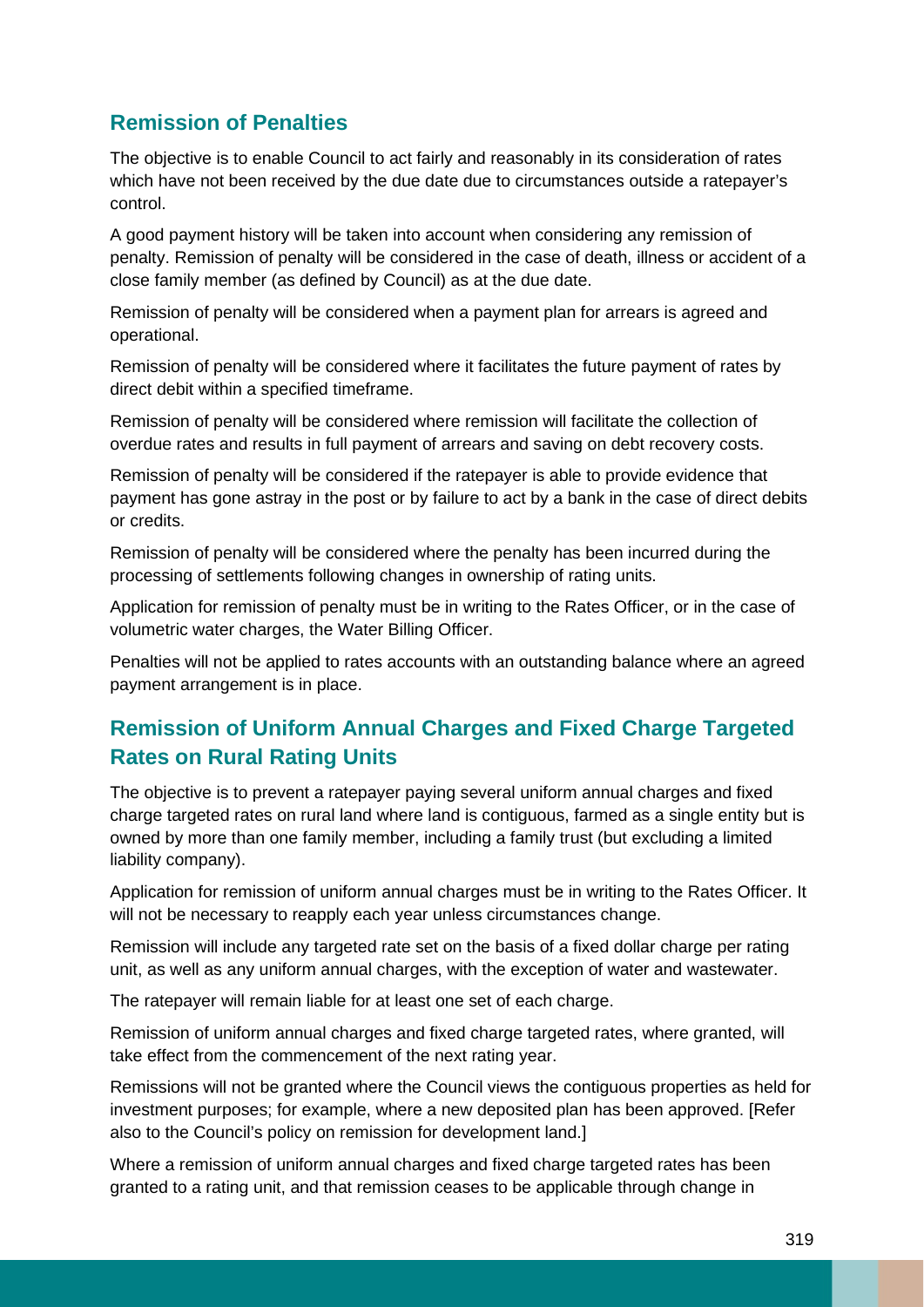ownership or usage, the rating unit will be charged a proportion of the targeted rates and uniform annual charges applicable for the remainder of the year, commencing from the beginning of the next rating instalment period.

### **Remission for Extreme Financial Hardship**

The objective is to assist ratepayers who experience temporary extreme financial circumstances which affect their ability to pay rates.

To enable Council to verify that extreme financial circumstances exist, an application must be in writing, on the prescribed form (available at Council offices or website). This form contains a statutory declaration, which must be completed in front of a Justice of the Peace, solicitor or another person authorised to take a statutory declaration. This statutory declaration is a legal document and should be treated as such. Claimants must ensure that information is true and correct to the best of their knowledge and belief. They may face criminal charges if they knowingly make a false oath or affirmation.

This form must also be completed by the registered owner and occupier of the property and must relate to a residential property in the Central Otago District. This form is for residential ratepayers only. This application is not for commercial ratepayers.

This application is valid for 12 months. A consecutive application may be considered, but to a maximum of 2 years in totality. If the sale or transfer of the property is within five years of receiving the remission the ratepayer receiving the remission agrees to re-pay the remission in full as part of the property settlement.

Water, wastewater and refuse charges will be excluded and not subject to remission under the Remission of Rates for Extreme Financial Hardship Policy.

If the ratepayer would not qualify for the DIA rates rebate, Council may remit some of the rates due, based on its assessment of the situation.

Applications must be in writing to the Rates Officer, on the prescribed form (available on our website). This is to enable Council to verify that extreme financial circumstances exist.

### **Remission for Anomalous Rates and/or Inequitable Rates Increases**

The objective is to allow Council to mitigate any unforeseen effects of:

- Changes in funding policies
- Changes arising from general revaluation of the district's rating units
- Changes in legislation
- Changes arising from unforeseen and/or unusual circumstances.

Council will each year receive a report, as part of its Annual Plan process, detailing properties which, unless remissions were granted, would suffer an anomalous or inequitable rates increase in the year to which the Annual Plan relates.

Council may remit such part of the potential increase as it sees fit, subject to such remission not being so great that the rating unit pays a lesser increase than the average for the ward or district.

Ratepayers eligible for such remission will be notified in writing before the first instalment falls due. However, ratepayers not so notified may make application in writing for such remission.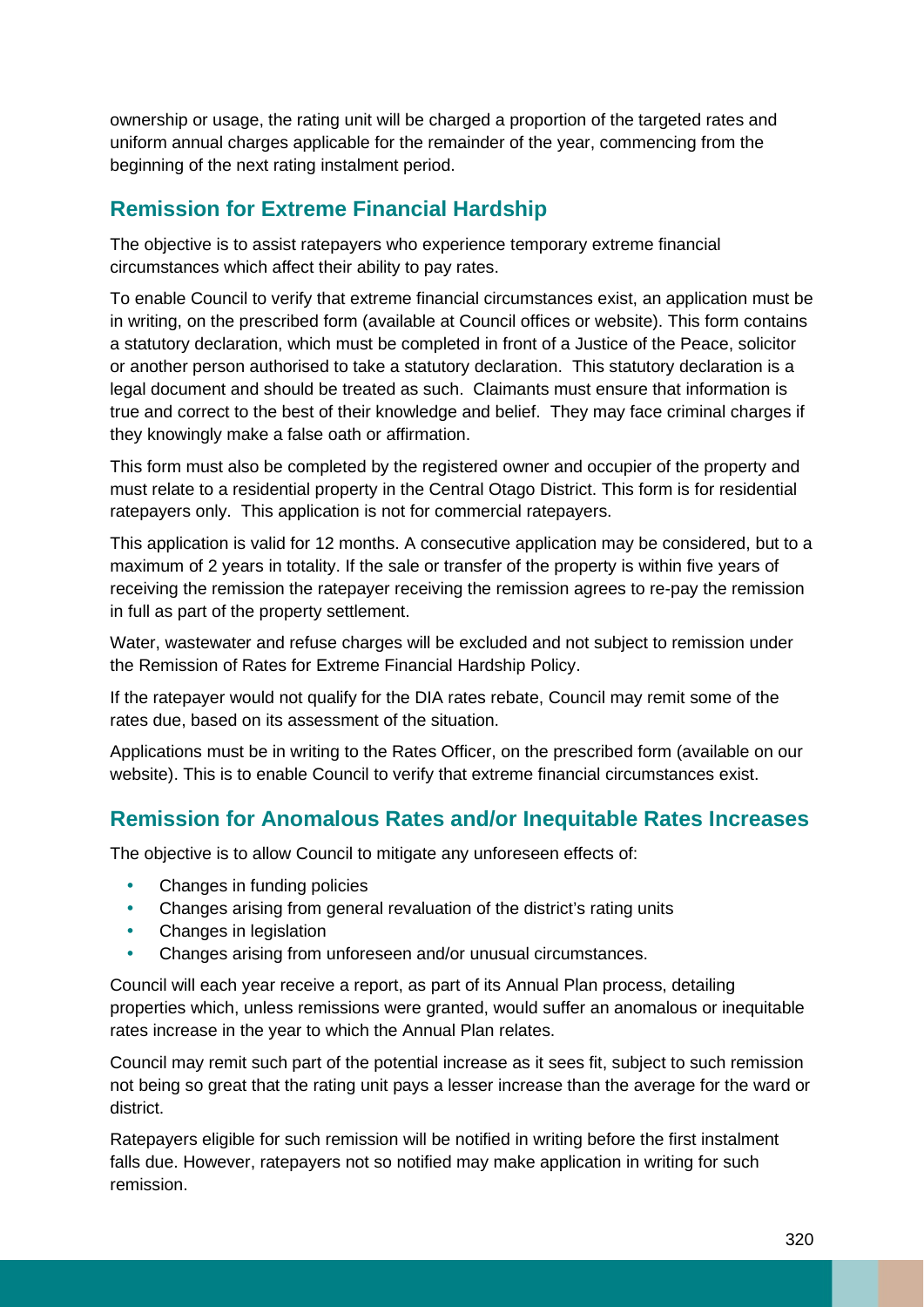## **Remission of Rates on Rural Land (with a Capital Value less than \$1,000)**

The objective is to recognise that undeveloped rural land with a capital value below \$1,000 should only pay minimum rates.

To qualify, ratepayers must hold other land in the district on which full rates are payable.

The minimum rate may vary, but is currently deemed to be \$10.

Ratepayers eligible for such remission will be notified in writing before the first instalment falls due.

Water, wastewater and refuse charges will be excluded and not subject to remission under this policy.

### **Remission of Rates on Land Protected for Natural, Historic or Cultural Conservation Purposes**

The objective is to preserve and promote natural resources and heritage by encouraging the protection of land held for natural, historical or cultural purposes.

Ratepayers who own rating units that have some feature of cultural, natural or historical heritage that is voluntarily protected may qualify for remission of rates under this policy.

Applications must be made in writing to the Rates Officer and be supported by documented evidence of the protected status of the rating unit, for example a copy of the covenant or other legal mechanism.

In considering any application for remission of rates under this part of the policy, the Council will consider the following criteria:

- The extent to which the preservation of natural, cultural or historic heritage will be promoted by granting remission on rates on the rating unit
- The degree to which features of natural, cultural or historic heritage are present on the land
- The degree to which features of natural, cultural or historic heritage inhibit the economic use of the land
- The use of the property.

In granting remissions under this policy, the Council may specify certain conditions before remission will be granted.

Applicants will be required to agree in writing to these conditions and to pay any remitted rates if the conditions are violated.

Council reserves discretion in the awarding of all remissions, with the value and duration being relative to scale of the maintenance or restoration project.

Ratepayers are only eligible to apply for this remission if they voluntarily protect any features of cultural, natural or historic heritage.

Water, wastewater and refuse charges will be excluded and not subject to remission under this policy.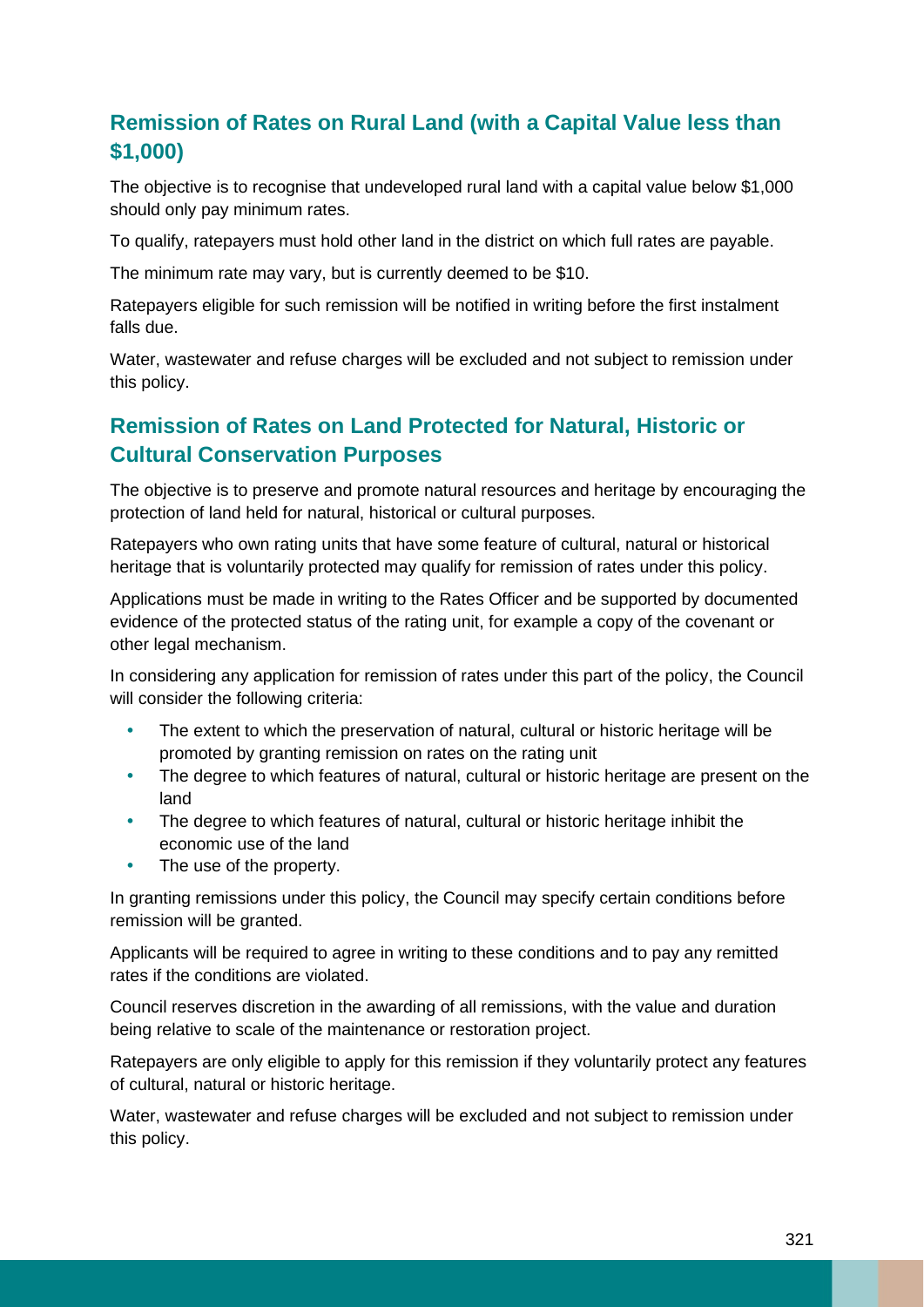Land that is non-rateable under section 8 of the Local Government (Rating) Act 2002 and is liable only for rates for water supply, sewage disposal or refuse collection will not qualify for remission under this part of the policy.

### **Remission of Rates for Heritage Buildings**

The objective is to provide for the preservation of Central Otago's heritage by encouraging the maintenance and restoration of historic buildings. Provision of a rates remission recognises that there are private costs incurred for public benefit.

Applications must be made in writing to the Rates Officer and be supported by documented evidence.

Ratepayers who have buildings with a heritage classification may apply for a rates remission providing the following conditions are met:

- Buildings dated pre-1900 or are listed on the Central Otago District Plan Schedule 19.4: Register of Heritage Buildings, Places, Sites and Objects and Notable Trees
- The property must not be owned by the Council or the Crown, or their agencies
- Building owners will need to make a commitment to the ongoing maintenance of their building; or
- Provide details of the restoration project.

Eligible ratepayers will receive a 50% remission of rates for two years commencing 1 July on the year following application.

Water, wastewater and refuse charges will be excluded and not subject to remission under this policy.

### **Remissions for Community, Sporting and Other Organisations**

The objective is to facilitate the ongoing provision of non-commercial community services and non-commercial recreational opportunities.

The purpose of granting rates remission to an organisation is to:

- Recognise the public good contribution to community well-being made by such organisations
- Assist the organisation's survival
- Make membership of the organisation more accessible to the general public, particularly disadvantaged groups including children, youth, young families, aged people and economically disadvantaged people.

Council supports applications for financial assistance by any organisation not conducted for private profit.

The principal object of the organisation should be to promote the development of Central Otago and provide for at least one of the following: the public, recreation, health, enjoyment, instruction, sport or any form of culture, or for improving or developing amenities, where the provisions of any one of these areas is to the benefit of the area.

An organisation making an application should include the following information in support of its application:

- Evidence that other areas of assistance have been investigated if available
- That there is a need for assistance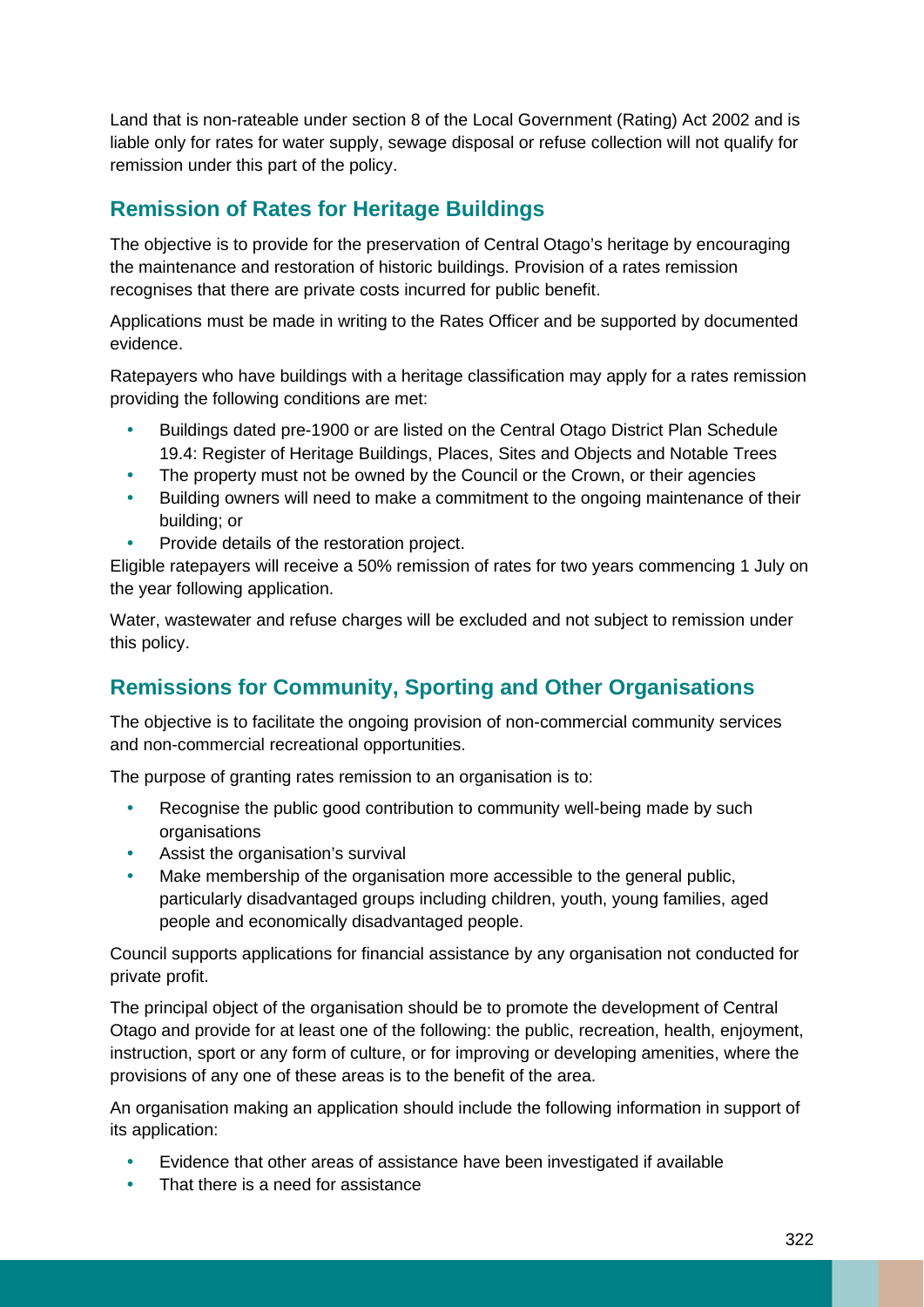- That there has been a reasonable effort made to meet the need by the organisation itself
- The organisation's most recent financial accounts.

Applications must be made in writing to the Rates Officer and be supported by documented evidence.

Each application will be considered by Council on its merits, and provision of a remission in any year does not set a precedent for similar remissions in any future year.

Remissions to any qualifying organisation shall be on a case-by-case basis of reduction in rates and charges, except that no remission will be granted on targeted rates/charges for water supply, sewage disposal/wastewater or refuse collection, or areas used for bars.

Eligible ratepayers will receive a 50% remission of rates for the year commencing 1 July on the year following application.

# **Remission for Crown or Council Land used for Private or Commercial Purposes**

The objective is to ensure lessees using Crown or Council land for private or commercial use do not pay unreasonable levels of rates. Such land is subject to the remissions supporting contiguous land.

Part 1 of Schedule 1 of the Local Government (Rating) Act 2002 states that Crown land is non-rateable, but excludes land used primarily or exclusively for private or commercial purposes under a lease, licence or other agreement.

Application for remission of uniform annual charges must be in writing to the Rates Officer. It will not be necessary to reapply each year unless circumstances change.

Remission will include any targeted rate set on the basis of a fixed dollar charge per rating unit, with the exception of water, wastewater and refuse charges.

Applications for remission under this part of the policy must be in writing to the Rates Officer. The application should include evidence as to why it is unreasonable for the ratepayer to be assessed for rates on the land.

### **Remission for Land Affected by Natural Disasters**

The objective is to provide relief to ratepayers whose land or property has been seriously adversely affected by a natural disaster. A natural disaster is considered as including, but not necessarily limited to, flooding, earthquake damage, wildfire or storm.

Applications for remission under this part of the policy must be in writing to the Rates Officer. The application should include evidence as to why the ratepayer's enjoyment of the land or property has been seriously adversely affected by the natural disaster.

This part of the policy will only be relevant if the natural disaster had a widespread effect in the district.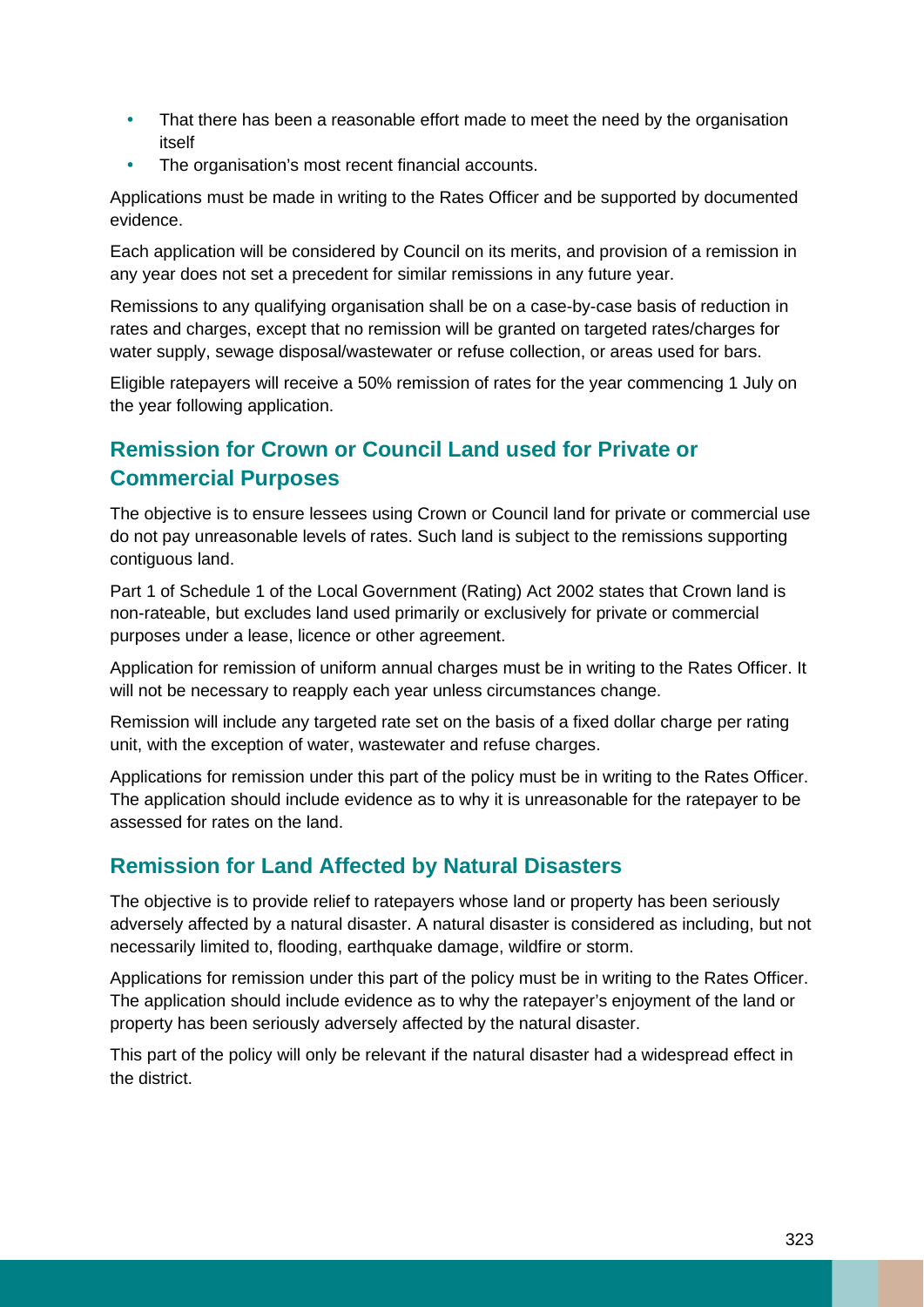### **Remission for Development Land**

The objective is to ensure that unsold development land that is in one parcel, but has separate valuation assessment numbers, does not pay more than one set of uniform annual charges and fixed charge targeted rates, excluding volumetric water charges.

Council reserves discretion to consider other requests for remission for development land, which vary from that outlined above.

Applications under this part of the policy must be in writing to the Rates Officer.

Any remission granted shall be for four years, effective 1 July on the year following the application.

For each development (defined as one deposited plan):

- In Years 1 and 2 the ratepayer shall pay uniform annual charges and fixed charge targeted rates on one allotment and receive 100% remission on second and subsequent allotments
- In Years 3 and 4 the ratepayer shall pay uniform annual charges and fixed charge targeted rates on one allotment and receive 50% remission on second and subsequent allotments
- Remission shall cease for any allotment if:
	- o any interest in the land is passed by the developer to another party, or
	- o an application for a building consent is granted, or
	- o the land is developed in some other way

Remission ceases from the end of the quarter in which any of these events occur.

### **Remission for Business Development**

The objective is to promote employment and economic development within the district by assisting new businesses (i.e. not in competition with existing businesses) and/or the expansion of existing businesses.

This part of the policy applies to:

- Commercial and/or industrial development that involves the construction, erection or alteration of any building, fixed plant and machinery, or other works intended to be used for industrial, commercial or administrative purposes
- Investment in capital improvements (excluding the cost of the land) must be in excess of \$1,000,000 and significant new employment opportunities created
- Residential developments are specifically excluded from consideration for remission under this part of the policy.

Applications must be made in writing to the Rates Officer and must be supported by:

- − A description of the development
- − A plan of the development (where possible)
- − An estimate of costs
- − An estimate of the likely number of new jobs to be created by the development

Any rates remission granted will apply during the course of the development for a period of up to three years, with the first year being 1 July on the year following the application.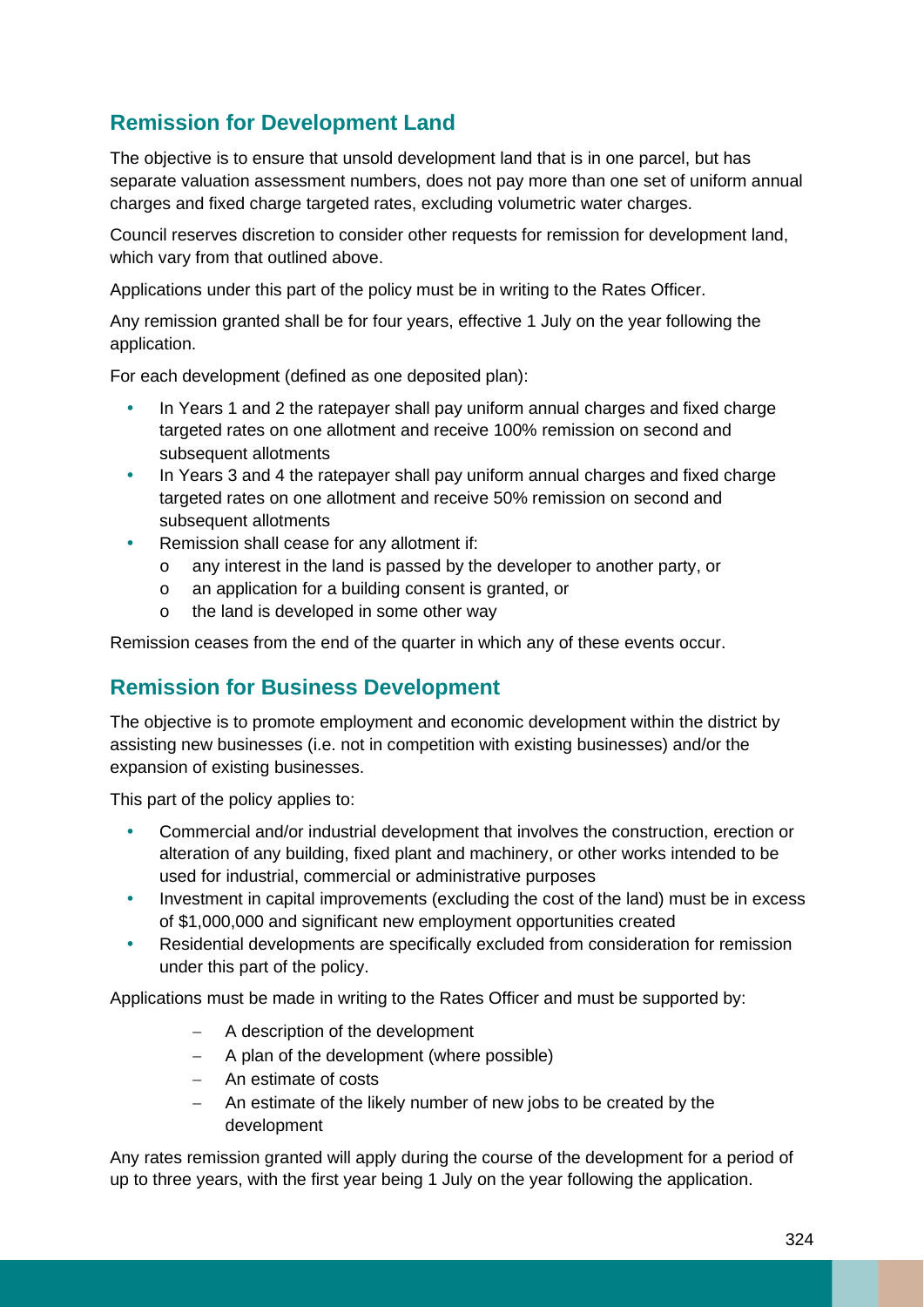The amount of remission to be granted will be on a case-by-case basis, subject to a maximum of 50% of rates assessed. Water, wastewater and refuse charges will be excluded and not subject to remission under this policy.

In granting any remission under this part of the policy, the Council may specify certain conditions before the remission will be granted. Applicants will be required to agree in writing to such conditions and to pay any remitted rates if the conditions are violated.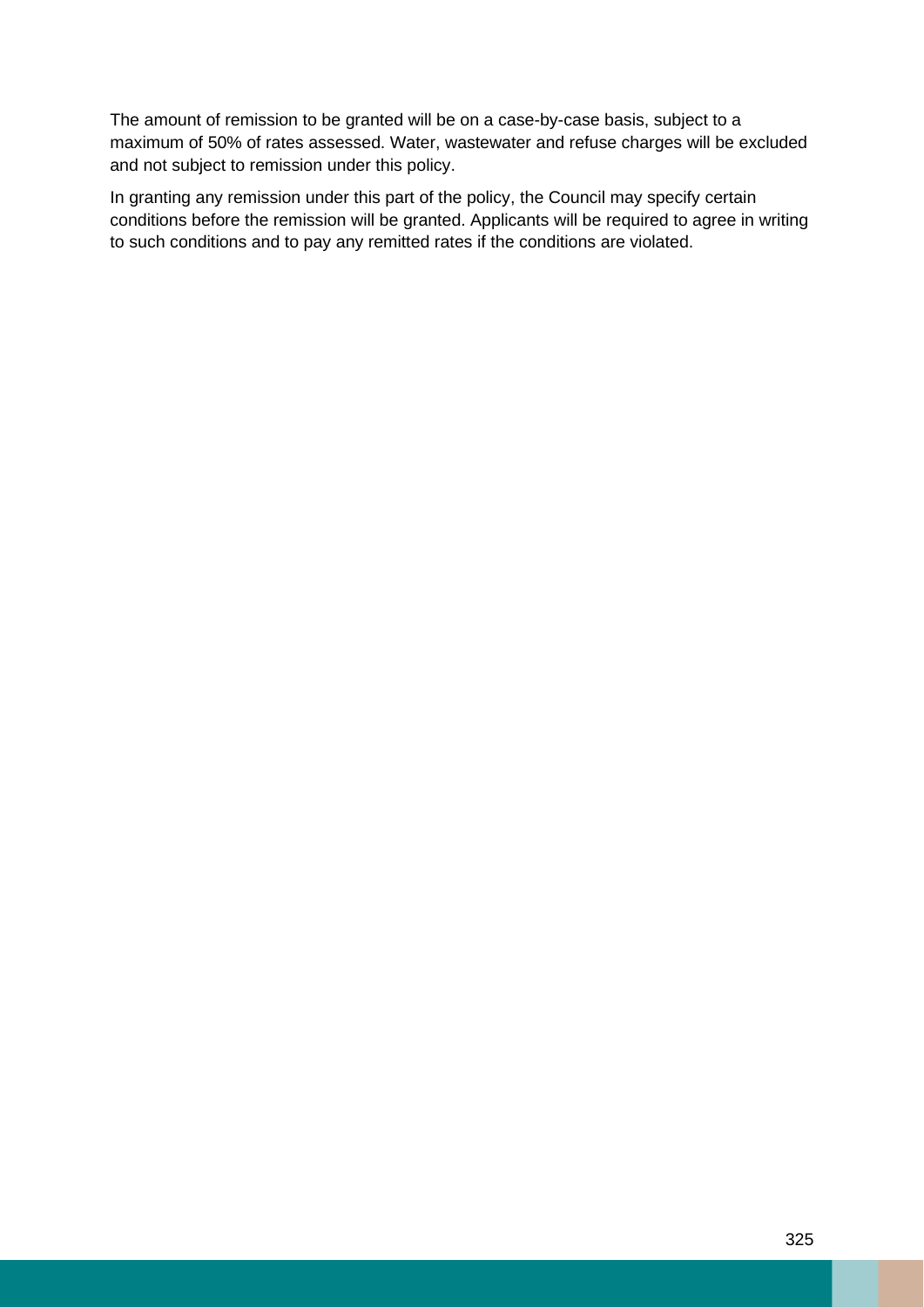### **Remission of Water Rates Attributable to Leakage**

#### **Background**

From time to time, water consumers experience a loss as a result of leaks or damage to their water supply system. It is the normal practice for the consumer to be responsible for the maintenance of the reticulation from the water meter to the property, and to account for any consumption of water supplied through the meter. This is currently enforced through the Water Supply Bylaw 2008.

Council has taken the view that some consumers may experience an occasional water leak without them being aware of the problem. They have, therefore, decided that it would be reasonable to allow for a reduction in charges to these consumers in certain circumstances. This policy statement addresses that decision.

#### **Objective of the Policy**

To standardise procedures to assist ratepayers who have excessive water rates due to a fault (leak) in the internal reticulation serving their rating unit.

At the same time ensuring that consumers retain responsibility for the maintenance of their private reticulation, as required by the Water Supply Bylaw 2008 s9.15.

#### **Conditions and Criteria**

The Council may remit the excess water rates where the application meets the following criteria:

- The policy will apply to applications from ratepayers who have excess water rates due to a fault(s) in the internal reticulation
- That all applicants are requested to submit their application in writing before the due date of an invoice
- That a report from a registered plumber be supplied stating that the property has experienced a water loss as a result of a leak
- That proof of the repairs to the internal reticulation be submitted for verification (e.g. plumber's repair account) within 60 days of the due date of an invoice
- That the ratepayer be charged the full charge for normal consumption
- The maximum relief that will be provided will be 50% of the difference between the normal consumption and the actual water consumption for that period. Any remission under this policy will be limited to one application within any two-year period for any particular rating unit
- The Executive Manager Corporate Services be delegated authority to consider applications for remission of excess water rates and, if appropriate, approve or decline them.

#### **Notes**

- "Internal reticulation" refers to the underground and indoor pipe work and specifically excludes irrigation and leaking toilets, taps etc
- The "normal consumption" will be calculated at Council's discretion from the information available
- No adjustment shall be backdated beyond the current period invoiced
- This is a financial remission only based on the volumetric charge.